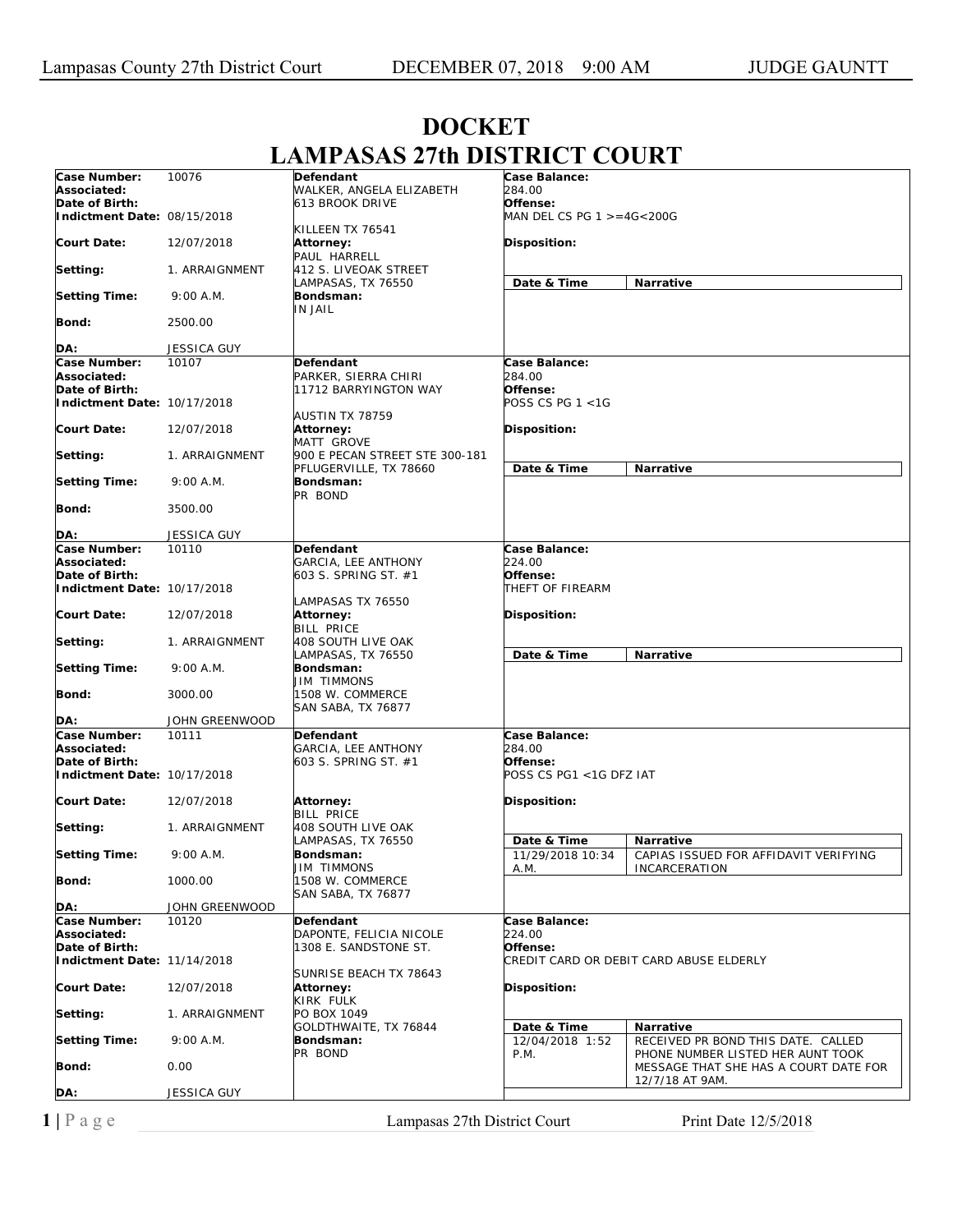| Indictment Date: 11/14/2018<br>LAMPASAS TX 76550<br>Attorney:<br><b>Disposition:</b><br><b>MATT GROVE</b><br>12/07/2018<br>900 E PECAN STREET STE 300-181<br>Date & Time<br>Narrative<br>PFLUGERVILLE, TX 78660<br>1. ARRAIGNMENT<br>Bondsman:<br><b>IN JAIL</b><br>9:00 A.M.<br>0.00<br>JOHN GREENWOOD<br>Defendant<br>Case Balance:<br>10123<br>224.00<br>Associated:<br>GARCIA, LEE ANTHONY<br>601 S. SPRING ST.<br>Offense:<br>ASSAULT FAM/HOUSE MEM IMPEDE BREATH/CIRCULAT<br>Indictment Date: 11/14/2018<br>LAMPASAS TX 76550<br>Attorney:<br>Disposition:<br><b>BILL PRICE</b><br>12/07/2018<br>408 SOUTH LIVE OAK<br>Date & Time<br>Narrative<br>LAMPASAS, TX 76550<br>1. ARRAIGNMENT<br>Bondsman:<br><b>JIM TIMMONS</b><br>9:00 A.M.<br>1508 W. COMMERCE<br>75000.00<br><b>SAN SABA, TX 76877</b><br>JOHN GREENWOOD<br>10125<br>Case Balance:<br>Defendant<br>284.00<br>PRICHARD, JEDIDIAH MARSHALL<br>1112 E AVE F<br>Offense:<br>POSS CS PG $1 > = 16 < 4G$<br>Indictment Date: 11/14/2018<br>LAMPASAS TX 76550<br>Attorney:<br><b>Disposition:</b><br>KIRK FULK<br>12/07/2018<br>PO BOX 1049<br>GOLDTHWAITE, TX 76844<br>Date & Time<br><b>Narrative</b><br>1. ARRAIGNMENT<br>Bondsman:<br>9:00 A.M.<br><b>IN JAIL</b><br>0.00<br>JOHN GREENWOOD<br>Case Number:<br>Case Balance:<br>10126<br>Defendant<br>MADRIGAL, SERGIUS ARMAND<br>384.00<br>1806 CHIRICAHUA TERCE<br>Offense:<br>DRIVING WHILE INTOXICATED 3RD OR MORE<br>Indictment Date: 11/14/2018<br>HARKER HEIGHTS TX 76548<br>Disposition:<br><b>Attorney:</b><br><b>NO ATTORNEY</b><br>12/07/2018<br>Date & Time<br>1. ARRAIGNMENT<br>Narrative<br>Bondsman:<br>9:00 A.M.<br><b>IN JAIL</b><br>0.00<br>JESSICA GUY<br>10130<br>Defendant<br>Case Balance:<br>Associated:<br>MACKEY, FABIAN ANTWON<br>224.00<br>1501 ROAD RUNNER LANE<br>Offense:<br>UNAUTH USE OF VEHICLE<br>Indictment Date: 11/14/2018<br>EUNICE NM 88231<br><b>Attorney:</b><br><b>Disposition:</b><br>RICHARD HAMMETT<br>12/07/2018<br>PO BOX 1787<br>Date & Time<br>LAMPASAS, TX 76550<br>Narrative<br>1. ARRAIGNMENT<br>Bondsman:<br><b>IN JAIL</b><br>9:00 A.M.<br>0.00<br>JESSICA GUY<br>Lampasas 27th District Court<br>Print Date 12/5/2018 | Case Number:<br>Associated:<br>Date of Birth: | 10122 | Defendant<br>GARCIA, JESSE JOE<br><b>603 SOUTH SPRING STREET</b> | Case Balance:<br>224.00<br>Offense:<br>ASSAULT FAM/HOUSE MEM IMPEDE BREATH/CIRCULAT |
|-----------------------------------------------------------------------------------------------------------------------------------------------------------------------------------------------------------------------------------------------------------------------------------------------------------------------------------------------------------------------------------------------------------------------------------------------------------------------------------------------------------------------------------------------------------------------------------------------------------------------------------------------------------------------------------------------------------------------------------------------------------------------------------------------------------------------------------------------------------------------------------------------------------------------------------------------------------------------------------------------------------------------------------------------------------------------------------------------------------------------------------------------------------------------------------------------------------------------------------------------------------------------------------------------------------------------------------------------------------------------------------------------------------------------------------------------------------------------------------------------------------------------------------------------------------------------------------------------------------------------------------------------------------------------------------------------------------------------------------------------------------------------------------------------------------------------------------------------------------------------------------------------------------------------------------------------------------------------------------------------------------------------------------------------------------------------------------------------------------------------------------------------------------------------------------------------|-----------------------------------------------|-------|------------------------------------------------------------------|-------------------------------------------------------------------------------------|
|                                                                                                                                                                                                                                                                                                                                                                                                                                                                                                                                                                                                                                                                                                                                                                                                                                                                                                                                                                                                                                                                                                                                                                                                                                                                                                                                                                                                                                                                                                                                                                                                                                                                                                                                                                                                                                                                                                                                                                                                                                                                                                                                                                                               |                                               |       |                                                                  |                                                                                     |
|                                                                                                                                                                                                                                                                                                                                                                                                                                                                                                                                                                                                                                                                                                                                                                                                                                                                                                                                                                                                                                                                                                                                                                                                                                                                                                                                                                                                                                                                                                                                                                                                                                                                                                                                                                                                                                                                                                                                                                                                                                                                                                                                                                                               | Court Date:                                   |       |                                                                  |                                                                                     |
|                                                                                                                                                                                                                                                                                                                                                                                                                                                                                                                                                                                                                                                                                                                                                                                                                                                                                                                                                                                                                                                                                                                                                                                                                                                                                                                                                                                                                                                                                                                                                                                                                                                                                                                                                                                                                                                                                                                                                                                                                                                                                                                                                                                               | Setting:                                      |       |                                                                  |                                                                                     |
|                                                                                                                                                                                                                                                                                                                                                                                                                                                                                                                                                                                                                                                                                                                                                                                                                                                                                                                                                                                                                                                                                                                                                                                                                                                                                                                                                                                                                                                                                                                                                                                                                                                                                                                                                                                                                                                                                                                                                                                                                                                                                                                                                                                               | <b>Setting Time:</b>                          |       |                                                                  |                                                                                     |
|                                                                                                                                                                                                                                                                                                                                                                                                                                                                                                                                                                                                                                                                                                                                                                                                                                                                                                                                                                                                                                                                                                                                                                                                                                                                                                                                                                                                                                                                                                                                                                                                                                                                                                                                                                                                                                                                                                                                                                                                                                                                                                                                                                                               | Bond:                                         |       |                                                                  |                                                                                     |
|                                                                                                                                                                                                                                                                                                                                                                                                                                                                                                                                                                                                                                                                                                                                                                                                                                                                                                                                                                                                                                                                                                                                                                                                                                                                                                                                                                                                                                                                                                                                                                                                                                                                                                                                                                                                                                                                                                                                                                                                                                                                                                                                                                                               | DA:                                           |       |                                                                  |                                                                                     |
|                                                                                                                                                                                                                                                                                                                                                                                                                                                                                                                                                                                                                                                                                                                                                                                                                                                                                                                                                                                                                                                                                                                                                                                                                                                                                                                                                                                                                                                                                                                                                                                                                                                                                                                                                                                                                                                                                                                                                                                                                                                                                                                                                                                               | Case Number:                                  |       |                                                                  |                                                                                     |
|                                                                                                                                                                                                                                                                                                                                                                                                                                                                                                                                                                                                                                                                                                                                                                                                                                                                                                                                                                                                                                                                                                                                                                                                                                                                                                                                                                                                                                                                                                                                                                                                                                                                                                                                                                                                                                                                                                                                                                                                                                                                                                                                                                                               | Date of Birth:                                |       |                                                                  |                                                                                     |
|                                                                                                                                                                                                                                                                                                                                                                                                                                                                                                                                                                                                                                                                                                                                                                                                                                                                                                                                                                                                                                                                                                                                                                                                                                                                                                                                                                                                                                                                                                                                                                                                                                                                                                                                                                                                                                                                                                                                                                                                                                                                                                                                                                                               |                                               |       |                                                                  |                                                                                     |
|                                                                                                                                                                                                                                                                                                                                                                                                                                                                                                                                                                                                                                                                                                                                                                                                                                                                                                                                                                                                                                                                                                                                                                                                                                                                                                                                                                                                                                                                                                                                                                                                                                                                                                                                                                                                                                                                                                                                                                                                                                                                                                                                                                                               | <b>Court Date:</b>                            |       |                                                                  |                                                                                     |
|                                                                                                                                                                                                                                                                                                                                                                                                                                                                                                                                                                                                                                                                                                                                                                                                                                                                                                                                                                                                                                                                                                                                                                                                                                                                                                                                                                                                                                                                                                                                                                                                                                                                                                                                                                                                                                                                                                                                                                                                                                                                                                                                                                                               | Setting:                                      |       |                                                                  |                                                                                     |
|                                                                                                                                                                                                                                                                                                                                                                                                                                                                                                                                                                                                                                                                                                                                                                                                                                                                                                                                                                                                                                                                                                                                                                                                                                                                                                                                                                                                                                                                                                                                                                                                                                                                                                                                                                                                                                                                                                                                                                                                                                                                                                                                                                                               | <b>Setting Time:</b>                          |       |                                                                  |                                                                                     |
|                                                                                                                                                                                                                                                                                                                                                                                                                                                                                                                                                                                                                                                                                                                                                                                                                                                                                                                                                                                                                                                                                                                                                                                                                                                                                                                                                                                                                                                                                                                                                                                                                                                                                                                                                                                                                                                                                                                                                                                                                                                                                                                                                                                               | Bond:                                         |       |                                                                  |                                                                                     |
|                                                                                                                                                                                                                                                                                                                                                                                                                                                                                                                                                                                                                                                                                                                                                                                                                                                                                                                                                                                                                                                                                                                                                                                                                                                                                                                                                                                                                                                                                                                                                                                                                                                                                                                                                                                                                                                                                                                                                                                                                                                                                                                                                                                               | DA:                                           |       |                                                                  |                                                                                     |
|                                                                                                                                                                                                                                                                                                                                                                                                                                                                                                                                                                                                                                                                                                                                                                                                                                                                                                                                                                                                                                                                                                                                                                                                                                                                                                                                                                                                                                                                                                                                                                                                                                                                                                                                                                                                                                                                                                                                                                                                                                                                                                                                                                                               | Case Number:<br>Associated:<br>Date of Birth: |       |                                                                  |                                                                                     |
|                                                                                                                                                                                                                                                                                                                                                                                                                                                                                                                                                                                                                                                                                                                                                                                                                                                                                                                                                                                                                                                                                                                                                                                                                                                                                                                                                                                                                                                                                                                                                                                                                                                                                                                                                                                                                                                                                                                                                                                                                                                                                                                                                                                               |                                               |       |                                                                  |                                                                                     |
|                                                                                                                                                                                                                                                                                                                                                                                                                                                                                                                                                                                                                                                                                                                                                                                                                                                                                                                                                                                                                                                                                                                                                                                                                                                                                                                                                                                                                                                                                                                                                                                                                                                                                                                                                                                                                                                                                                                                                                                                                                                                                                                                                                                               | <b>Court Date:</b>                            |       |                                                                  |                                                                                     |
|                                                                                                                                                                                                                                                                                                                                                                                                                                                                                                                                                                                                                                                                                                                                                                                                                                                                                                                                                                                                                                                                                                                                                                                                                                                                                                                                                                                                                                                                                                                                                                                                                                                                                                                                                                                                                                                                                                                                                                                                                                                                                                                                                                                               | Setting:                                      |       |                                                                  |                                                                                     |
|                                                                                                                                                                                                                                                                                                                                                                                                                                                                                                                                                                                                                                                                                                                                                                                                                                                                                                                                                                                                                                                                                                                                                                                                                                                                                                                                                                                                                                                                                                                                                                                                                                                                                                                                                                                                                                                                                                                                                                                                                                                                                                                                                                                               | <b>Setting Time:</b>                          |       |                                                                  |                                                                                     |
|                                                                                                                                                                                                                                                                                                                                                                                                                                                                                                                                                                                                                                                                                                                                                                                                                                                                                                                                                                                                                                                                                                                                                                                                                                                                                                                                                                                                                                                                                                                                                                                                                                                                                                                                                                                                                                                                                                                                                                                                                                                                                                                                                                                               | Bond:                                         |       |                                                                  |                                                                                     |
|                                                                                                                                                                                                                                                                                                                                                                                                                                                                                                                                                                                                                                                                                                                                                                                                                                                                                                                                                                                                                                                                                                                                                                                                                                                                                                                                                                                                                                                                                                                                                                                                                                                                                                                                                                                                                                                                                                                                                                                                                                                                                                                                                                                               | DA:                                           |       |                                                                  |                                                                                     |
|                                                                                                                                                                                                                                                                                                                                                                                                                                                                                                                                                                                                                                                                                                                                                                                                                                                                                                                                                                                                                                                                                                                                                                                                                                                                                                                                                                                                                                                                                                                                                                                                                                                                                                                                                                                                                                                                                                                                                                                                                                                                                                                                                                                               | Associated:<br>Date of Birth:                 |       |                                                                  |                                                                                     |
|                                                                                                                                                                                                                                                                                                                                                                                                                                                                                                                                                                                                                                                                                                                                                                                                                                                                                                                                                                                                                                                                                                                                                                                                                                                                                                                                                                                                                                                                                                                                                                                                                                                                                                                                                                                                                                                                                                                                                                                                                                                                                                                                                                                               |                                               |       |                                                                  |                                                                                     |
|                                                                                                                                                                                                                                                                                                                                                                                                                                                                                                                                                                                                                                                                                                                                                                                                                                                                                                                                                                                                                                                                                                                                                                                                                                                                                                                                                                                                                                                                                                                                                                                                                                                                                                                                                                                                                                                                                                                                                                                                                                                                                                                                                                                               | <b>Court Date:</b>                            |       |                                                                  |                                                                                     |
|                                                                                                                                                                                                                                                                                                                                                                                                                                                                                                                                                                                                                                                                                                                                                                                                                                                                                                                                                                                                                                                                                                                                                                                                                                                                                                                                                                                                                                                                                                                                                                                                                                                                                                                                                                                                                                                                                                                                                                                                                                                                                                                                                                                               | Setting:                                      |       |                                                                  |                                                                                     |
|                                                                                                                                                                                                                                                                                                                                                                                                                                                                                                                                                                                                                                                                                                                                                                                                                                                                                                                                                                                                                                                                                                                                                                                                                                                                                                                                                                                                                                                                                                                                                                                                                                                                                                                                                                                                                                                                                                                                                                                                                                                                                                                                                                                               | <b>Setting Time:</b>                          |       |                                                                  |                                                                                     |
|                                                                                                                                                                                                                                                                                                                                                                                                                                                                                                                                                                                                                                                                                                                                                                                                                                                                                                                                                                                                                                                                                                                                                                                                                                                                                                                                                                                                                                                                                                                                                                                                                                                                                                                                                                                                                                                                                                                                                                                                                                                                                                                                                                                               | Bond:                                         |       |                                                                  |                                                                                     |
|                                                                                                                                                                                                                                                                                                                                                                                                                                                                                                                                                                                                                                                                                                                                                                                                                                                                                                                                                                                                                                                                                                                                                                                                                                                                                                                                                                                                                                                                                                                                                                                                                                                                                                                                                                                                                                                                                                                                                                                                                                                                                                                                                                                               | DA:                                           |       |                                                                  |                                                                                     |
|                                                                                                                                                                                                                                                                                                                                                                                                                                                                                                                                                                                                                                                                                                                                                                                                                                                                                                                                                                                                                                                                                                                                                                                                                                                                                                                                                                                                                                                                                                                                                                                                                                                                                                                                                                                                                                                                                                                                                                                                                                                                                                                                                                                               | Case Number:                                  |       |                                                                  |                                                                                     |
|                                                                                                                                                                                                                                                                                                                                                                                                                                                                                                                                                                                                                                                                                                                                                                                                                                                                                                                                                                                                                                                                                                                                                                                                                                                                                                                                                                                                                                                                                                                                                                                                                                                                                                                                                                                                                                                                                                                                                                                                                                                                                                                                                                                               | Date of Birth:                                |       |                                                                  |                                                                                     |
|                                                                                                                                                                                                                                                                                                                                                                                                                                                                                                                                                                                                                                                                                                                                                                                                                                                                                                                                                                                                                                                                                                                                                                                                                                                                                                                                                                                                                                                                                                                                                                                                                                                                                                                                                                                                                                                                                                                                                                                                                                                                                                                                                                                               |                                               |       |                                                                  |                                                                                     |
|                                                                                                                                                                                                                                                                                                                                                                                                                                                                                                                                                                                                                                                                                                                                                                                                                                                                                                                                                                                                                                                                                                                                                                                                                                                                                                                                                                                                                                                                                                                                                                                                                                                                                                                                                                                                                                                                                                                                                                                                                                                                                                                                                                                               | <b>Court Date:</b>                            |       |                                                                  |                                                                                     |
|                                                                                                                                                                                                                                                                                                                                                                                                                                                                                                                                                                                                                                                                                                                                                                                                                                                                                                                                                                                                                                                                                                                                                                                                                                                                                                                                                                                                                                                                                                                                                                                                                                                                                                                                                                                                                                                                                                                                                                                                                                                                                                                                                                                               | Setting:                                      |       |                                                                  |                                                                                     |
|                                                                                                                                                                                                                                                                                                                                                                                                                                                                                                                                                                                                                                                                                                                                                                                                                                                                                                                                                                                                                                                                                                                                                                                                                                                                                                                                                                                                                                                                                                                                                                                                                                                                                                                                                                                                                                                                                                                                                                                                                                                                                                                                                                                               | <b>Setting Time:</b>                          |       |                                                                  |                                                                                     |
|                                                                                                                                                                                                                                                                                                                                                                                                                                                                                                                                                                                                                                                                                                                                                                                                                                                                                                                                                                                                                                                                                                                                                                                                                                                                                                                                                                                                                                                                                                                                                                                                                                                                                                                                                                                                                                                                                                                                                                                                                                                                                                                                                                                               | Bond:                                         |       |                                                                  |                                                                                     |
|                                                                                                                                                                                                                                                                                                                                                                                                                                                                                                                                                                                                                                                                                                                                                                                                                                                                                                                                                                                                                                                                                                                                                                                                                                                                                                                                                                                                                                                                                                                                                                                                                                                                                                                                                                                                                                                                                                                                                                                                                                                                                                                                                                                               | DA:                                           |       |                                                                  |                                                                                     |
|                                                                                                                                                                                                                                                                                                                                                                                                                                                                                                                                                                                                                                                                                                                                                                                                                                                                                                                                                                                                                                                                                                                                                                                                                                                                                                                                                                                                                                                                                                                                                                                                                                                                                                                                                                                                                                                                                                                                                                                                                                                                                                                                                                                               | $2 P \text{ a } g e$                          |       |                                                                  |                                                                                     |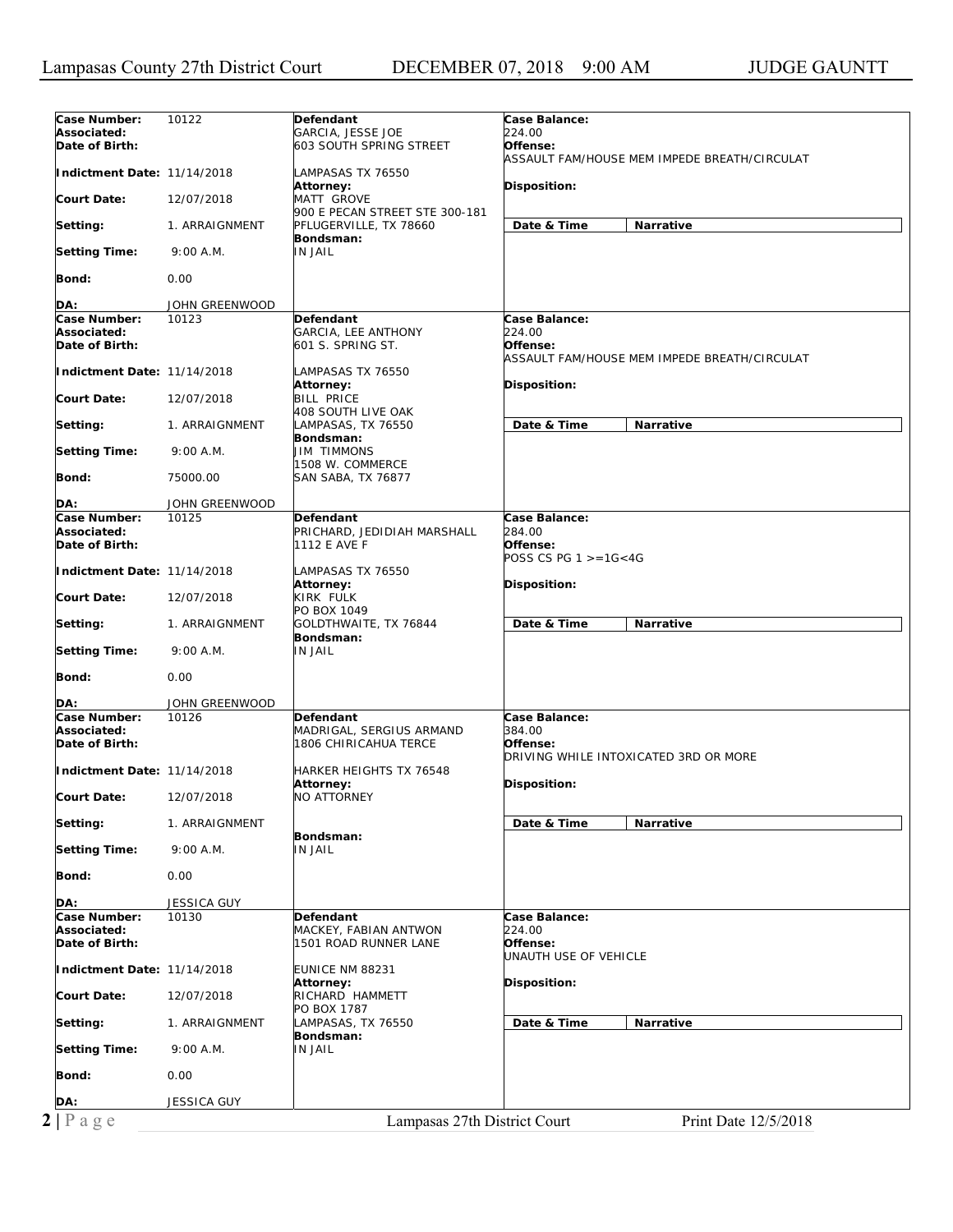| 10115<br>Defendant<br><b>Case Balance:</b><br>384.00<br>BINSFIELD, NICOLE JEAN<br>Date of Birth:<br>913 S 25TH ST<br>Offense:<br>DRIVING WHILE INTOXICATED W/CHILD UNDER 15 YOA<br>Indictment Date: 10/17/2018<br>COPPERAS COVE TX 76522<br>Disposition:<br><b>Attorney:</b><br><b>Court Date:</b><br>12/07/2018<br><b>KURT GLASS</b><br>2608 N. MAIN ST. SUITE B-135<br>Date & Time<br>Narrative<br>Setting:<br><b>BELTON, TX 76513</b><br>1. ARRAIGNMENT<br>Bondsman:<br><b>Setting Time:</b><br>9:00 A.M.<br>A-ACTION BONDS<br>503 S LIVE OAK ST<br>Bond:<br>2000.00<br>LAMPASAS, TX 76550<br>DA:<br>JESSICA GUY<br>Case Number:<br>10078<br><b>Defendant</b><br>Case Balance:<br>334.00<br>Associated:<br>HARRIS, MINDI ALINE<br>Date of Birth:<br>3330 CALDERA BLVD<br>Offense:<br>POSS CS PG 1 >=4G<200G<br>Indictment Date: 08/15/2018<br>MIDLAND TX 79706<br><b>Attorney:</b><br>Disposition:<br><b>BILL PRICE</b><br><b>Court Date:</b><br>12/07/2018<br>408 SOUTH LIVE OAK<br>Date & Time<br>Narrative<br>Setting:<br>1. ARRAIGNMENT<br>LAMPASAS, TX 76550<br>Bondsman:<br><b>Setting Time:</b><br>ACE BAIL BONDS<br>9:00 A.M.<br>7850 CR 252<br>Bond:<br>2500.00<br><b>BERTRAM, TX 78605</b><br>DA:<br>JOHN GREENWOOD<br>Case Number:<br>10052<br>Case Balance:<br>Defendant<br>224.00<br>Associated:<br>CROUCH, MICHAEL THOMAS<br>Date of Birth:<br>136 LOOP 308<br>Offense:<br>THEFT PROP >=\$2,500<\$30K<br>Indictment Date: 06/13/2018<br><b>BRIGGS TX 78608</b><br>Disposition:<br>Attorney:<br>RICHARD HAMMETT<br><b>Court Date:</b><br>12/07/2018<br>PO BOX 1787<br>LAMPASAS, TX 76550<br>Setting:<br>2. PRE TRIAL<br>Date & Time<br><b>Narrative</b><br>12/04/2018 2:08<br>Bondsman:<br>PER RICHARD HAMMETT TAKE OFF JURY<br><b>Setting Time:</b><br>9:00 A.M.<br>RICHARD PATRICK DBA OFF THE<br>P.M.<br>DOCKET SET THE 12/7/18 SETTING TO PRE<br><b>HOOK BAIL BONDS</b><br>TRIAL<br>Bond:<br>0.00<br>606 FOREST ST STE 102<br>GEORGETOWN, TX 78626<br>JOHN GREENWOOD<br>DA:<br>Case Number:<br>Case Balance:<br>9846<br>Defendant<br>MARTIN, PATRICK HOWARD<br>224.00<br>Associated:<br>Offense:<br><b>506 AVE A</b><br>INTOXICATION ASSAULT W/VEHICLE SBI<br>Indictment Date: 07/12/2017<br>Disposition:<br><b>Attorney:</b><br><b>EDDIE G. SHELL</b><br>12/07/2018<br>6000 NORTH HIGHWAY 281<br>Date & Time<br>2. PRE TRIAL<br>MARBLE FALLS, TX 78654<br>Narrative<br>Bondsman:<br><b>BOND BAIL BONDS</b><br>9:00 A.M.<br>PO BOX 532<br>1500.00<br>COMANCHE, TX 76442<br>JESSICA GUY<br>Case Number:<br>Case Balance:<br>9609<br>Defendant<br>284.00<br>WEST, ALEXIS PAIGE<br>1920 HIGHLAND DRIVE BUCHANANA Offense:<br>POSS CS PG 1 >=1G<4G<br>DAM<br>Indictment Date: 08/17/2016<br><b>Disposition:</b><br>12/07/2018<br>Attorney:<br><b>TRACY D CLUCK</b><br>Narrative<br>Setting:<br>2. PRE TRIAL<br>12600 HILL COUNTRY BLVD., STE. R-<br>Date & Time<br>275<br><b>Setting Time:</b><br>9:00 A.M.<br><b>AUSTIN, TX 78738</b><br>Bondsman:<br>Bond:<br>2500.00<br><b>JIM TIMMONS</b><br>1508 W. COMMERCE<br>JOHN GREENWOOD<br>SAN SABA, TX 76877<br>DA:<br>$3 P \text{ age}$<br>Lampasas 27th District Court<br>Print Date 12/5/2018 |                      |  |  |
|---------------------------------------------------------------------------------------------------------------------------------------------------------------------------------------------------------------------------------------------------------------------------------------------------------------------------------------------------------------------------------------------------------------------------------------------------------------------------------------------------------------------------------------------------------------------------------------------------------------------------------------------------------------------------------------------------------------------------------------------------------------------------------------------------------------------------------------------------------------------------------------------------------------------------------------------------------------------------------------------------------------------------------------------------------------------------------------------------------------------------------------------------------------------------------------------------------------------------------------------------------------------------------------------------------------------------------------------------------------------------------------------------------------------------------------------------------------------------------------------------------------------------------------------------------------------------------------------------------------------------------------------------------------------------------------------------------------------------------------------------------------------------------------------------------------------------------------------------------------------------------------------------------------------------------------------------------------------------------------------------------------------------------------------------------------------------------------------------------------------------------------------------------------------------------------------------------------------------------------------------------------------------------------------------------------------------------------------------------------------------------------------------------------------------------------------------------------------------------------------------------------------------------------------------------------------------------------------------------------------------------------------------------------------------------------------------------------------------------------------------------------------------------------------------------------------------------------------------------------------------------------------------------------------------------------------------------------------------------------------------------------------------------------------------------------------------------------------------------------------------------------------------------------|----------------------|--|--|
|                                                                                                                                                                                                                                                                                                                                                                                                                                                                                                                                                                                                                                                                                                                                                                                                                                                                                                                                                                                                                                                                                                                                                                                                                                                                                                                                                                                                                                                                                                                                                                                                                                                                                                                                                                                                                                                                                                                                                                                                                                                                                                                                                                                                                                                                                                                                                                                                                                                                                                                                                                                                                                                                                                                                                                                                                                                                                                                                                                                                                                                                                                                                                               | Case Number:         |  |  |
|                                                                                                                                                                                                                                                                                                                                                                                                                                                                                                                                                                                                                                                                                                                                                                                                                                                                                                                                                                                                                                                                                                                                                                                                                                                                                                                                                                                                                                                                                                                                                                                                                                                                                                                                                                                                                                                                                                                                                                                                                                                                                                                                                                                                                                                                                                                                                                                                                                                                                                                                                                                                                                                                                                                                                                                                                                                                                                                                                                                                                                                                                                                                                               | Associated:          |  |  |
|                                                                                                                                                                                                                                                                                                                                                                                                                                                                                                                                                                                                                                                                                                                                                                                                                                                                                                                                                                                                                                                                                                                                                                                                                                                                                                                                                                                                                                                                                                                                                                                                                                                                                                                                                                                                                                                                                                                                                                                                                                                                                                                                                                                                                                                                                                                                                                                                                                                                                                                                                                                                                                                                                                                                                                                                                                                                                                                                                                                                                                                                                                                                                               |                      |  |  |
|                                                                                                                                                                                                                                                                                                                                                                                                                                                                                                                                                                                                                                                                                                                                                                                                                                                                                                                                                                                                                                                                                                                                                                                                                                                                                                                                                                                                                                                                                                                                                                                                                                                                                                                                                                                                                                                                                                                                                                                                                                                                                                                                                                                                                                                                                                                                                                                                                                                                                                                                                                                                                                                                                                                                                                                                                                                                                                                                                                                                                                                                                                                                                               |                      |  |  |
|                                                                                                                                                                                                                                                                                                                                                                                                                                                                                                                                                                                                                                                                                                                                                                                                                                                                                                                                                                                                                                                                                                                                                                                                                                                                                                                                                                                                                                                                                                                                                                                                                                                                                                                                                                                                                                                                                                                                                                                                                                                                                                                                                                                                                                                                                                                                                                                                                                                                                                                                                                                                                                                                                                                                                                                                                                                                                                                                                                                                                                                                                                                                                               |                      |  |  |
|                                                                                                                                                                                                                                                                                                                                                                                                                                                                                                                                                                                                                                                                                                                                                                                                                                                                                                                                                                                                                                                                                                                                                                                                                                                                                                                                                                                                                                                                                                                                                                                                                                                                                                                                                                                                                                                                                                                                                                                                                                                                                                                                                                                                                                                                                                                                                                                                                                                                                                                                                                                                                                                                                                                                                                                                                                                                                                                                                                                                                                                                                                                                                               |                      |  |  |
|                                                                                                                                                                                                                                                                                                                                                                                                                                                                                                                                                                                                                                                                                                                                                                                                                                                                                                                                                                                                                                                                                                                                                                                                                                                                                                                                                                                                                                                                                                                                                                                                                                                                                                                                                                                                                                                                                                                                                                                                                                                                                                                                                                                                                                                                                                                                                                                                                                                                                                                                                                                                                                                                                                                                                                                                                                                                                                                                                                                                                                                                                                                                                               |                      |  |  |
|                                                                                                                                                                                                                                                                                                                                                                                                                                                                                                                                                                                                                                                                                                                                                                                                                                                                                                                                                                                                                                                                                                                                                                                                                                                                                                                                                                                                                                                                                                                                                                                                                                                                                                                                                                                                                                                                                                                                                                                                                                                                                                                                                                                                                                                                                                                                                                                                                                                                                                                                                                                                                                                                                                                                                                                                                                                                                                                                                                                                                                                                                                                                                               |                      |  |  |
|                                                                                                                                                                                                                                                                                                                                                                                                                                                                                                                                                                                                                                                                                                                                                                                                                                                                                                                                                                                                                                                                                                                                                                                                                                                                                                                                                                                                                                                                                                                                                                                                                                                                                                                                                                                                                                                                                                                                                                                                                                                                                                                                                                                                                                                                                                                                                                                                                                                                                                                                                                                                                                                                                                                                                                                                                                                                                                                                                                                                                                                                                                                                                               |                      |  |  |
|                                                                                                                                                                                                                                                                                                                                                                                                                                                                                                                                                                                                                                                                                                                                                                                                                                                                                                                                                                                                                                                                                                                                                                                                                                                                                                                                                                                                                                                                                                                                                                                                                                                                                                                                                                                                                                                                                                                                                                                                                                                                                                                                                                                                                                                                                                                                                                                                                                                                                                                                                                                                                                                                                                                                                                                                                                                                                                                                                                                                                                                                                                                                                               |                      |  |  |
|                                                                                                                                                                                                                                                                                                                                                                                                                                                                                                                                                                                                                                                                                                                                                                                                                                                                                                                                                                                                                                                                                                                                                                                                                                                                                                                                                                                                                                                                                                                                                                                                                                                                                                                                                                                                                                                                                                                                                                                                                                                                                                                                                                                                                                                                                                                                                                                                                                                                                                                                                                                                                                                                                                                                                                                                                                                                                                                                                                                                                                                                                                                                                               |                      |  |  |
|                                                                                                                                                                                                                                                                                                                                                                                                                                                                                                                                                                                                                                                                                                                                                                                                                                                                                                                                                                                                                                                                                                                                                                                                                                                                                                                                                                                                                                                                                                                                                                                                                                                                                                                                                                                                                                                                                                                                                                                                                                                                                                                                                                                                                                                                                                                                                                                                                                                                                                                                                                                                                                                                                                                                                                                                                                                                                                                                                                                                                                                                                                                                                               |                      |  |  |
|                                                                                                                                                                                                                                                                                                                                                                                                                                                                                                                                                                                                                                                                                                                                                                                                                                                                                                                                                                                                                                                                                                                                                                                                                                                                                                                                                                                                                                                                                                                                                                                                                                                                                                                                                                                                                                                                                                                                                                                                                                                                                                                                                                                                                                                                                                                                                                                                                                                                                                                                                                                                                                                                                                                                                                                                                                                                                                                                                                                                                                                                                                                                                               |                      |  |  |
|                                                                                                                                                                                                                                                                                                                                                                                                                                                                                                                                                                                                                                                                                                                                                                                                                                                                                                                                                                                                                                                                                                                                                                                                                                                                                                                                                                                                                                                                                                                                                                                                                                                                                                                                                                                                                                                                                                                                                                                                                                                                                                                                                                                                                                                                                                                                                                                                                                                                                                                                                                                                                                                                                                                                                                                                                                                                                                                                                                                                                                                                                                                                                               |                      |  |  |
|                                                                                                                                                                                                                                                                                                                                                                                                                                                                                                                                                                                                                                                                                                                                                                                                                                                                                                                                                                                                                                                                                                                                                                                                                                                                                                                                                                                                                                                                                                                                                                                                                                                                                                                                                                                                                                                                                                                                                                                                                                                                                                                                                                                                                                                                                                                                                                                                                                                                                                                                                                                                                                                                                                                                                                                                                                                                                                                                                                                                                                                                                                                                                               |                      |  |  |
|                                                                                                                                                                                                                                                                                                                                                                                                                                                                                                                                                                                                                                                                                                                                                                                                                                                                                                                                                                                                                                                                                                                                                                                                                                                                                                                                                                                                                                                                                                                                                                                                                                                                                                                                                                                                                                                                                                                                                                                                                                                                                                                                                                                                                                                                                                                                                                                                                                                                                                                                                                                                                                                                                                                                                                                                                                                                                                                                                                                                                                                                                                                                                               |                      |  |  |
|                                                                                                                                                                                                                                                                                                                                                                                                                                                                                                                                                                                                                                                                                                                                                                                                                                                                                                                                                                                                                                                                                                                                                                                                                                                                                                                                                                                                                                                                                                                                                                                                                                                                                                                                                                                                                                                                                                                                                                                                                                                                                                                                                                                                                                                                                                                                                                                                                                                                                                                                                                                                                                                                                                                                                                                                                                                                                                                                                                                                                                                                                                                                                               |                      |  |  |
|                                                                                                                                                                                                                                                                                                                                                                                                                                                                                                                                                                                                                                                                                                                                                                                                                                                                                                                                                                                                                                                                                                                                                                                                                                                                                                                                                                                                                                                                                                                                                                                                                                                                                                                                                                                                                                                                                                                                                                                                                                                                                                                                                                                                                                                                                                                                                                                                                                                                                                                                                                                                                                                                                                                                                                                                                                                                                                                                                                                                                                                                                                                                                               |                      |  |  |
|                                                                                                                                                                                                                                                                                                                                                                                                                                                                                                                                                                                                                                                                                                                                                                                                                                                                                                                                                                                                                                                                                                                                                                                                                                                                                                                                                                                                                                                                                                                                                                                                                                                                                                                                                                                                                                                                                                                                                                                                                                                                                                                                                                                                                                                                                                                                                                                                                                                                                                                                                                                                                                                                                                                                                                                                                                                                                                                                                                                                                                                                                                                                                               |                      |  |  |
|                                                                                                                                                                                                                                                                                                                                                                                                                                                                                                                                                                                                                                                                                                                                                                                                                                                                                                                                                                                                                                                                                                                                                                                                                                                                                                                                                                                                                                                                                                                                                                                                                                                                                                                                                                                                                                                                                                                                                                                                                                                                                                                                                                                                                                                                                                                                                                                                                                                                                                                                                                                                                                                                                                                                                                                                                                                                                                                                                                                                                                                                                                                                                               |                      |  |  |
|                                                                                                                                                                                                                                                                                                                                                                                                                                                                                                                                                                                                                                                                                                                                                                                                                                                                                                                                                                                                                                                                                                                                                                                                                                                                                                                                                                                                                                                                                                                                                                                                                                                                                                                                                                                                                                                                                                                                                                                                                                                                                                                                                                                                                                                                                                                                                                                                                                                                                                                                                                                                                                                                                                                                                                                                                                                                                                                                                                                                                                                                                                                                                               |                      |  |  |
|                                                                                                                                                                                                                                                                                                                                                                                                                                                                                                                                                                                                                                                                                                                                                                                                                                                                                                                                                                                                                                                                                                                                                                                                                                                                                                                                                                                                                                                                                                                                                                                                                                                                                                                                                                                                                                                                                                                                                                                                                                                                                                                                                                                                                                                                                                                                                                                                                                                                                                                                                                                                                                                                                                                                                                                                                                                                                                                                                                                                                                                                                                                                                               |                      |  |  |
|                                                                                                                                                                                                                                                                                                                                                                                                                                                                                                                                                                                                                                                                                                                                                                                                                                                                                                                                                                                                                                                                                                                                                                                                                                                                                                                                                                                                                                                                                                                                                                                                                                                                                                                                                                                                                                                                                                                                                                                                                                                                                                                                                                                                                                                                                                                                                                                                                                                                                                                                                                                                                                                                                                                                                                                                                                                                                                                                                                                                                                                                                                                                                               |                      |  |  |
|                                                                                                                                                                                                                                                                                                                                                                                                                                                                                                                                                                                                                                                                                                                                                                                                                                                                                                                                                                                                                                                                                                                                                                                                                                                                                                                                                                                                                                                                                                                                                                                                                                                                                                                                                                                                                                                                                                                                                                                                                                                                                                                                                                                                                                                                                                                                                                                                                                                                                                                                                                                                                                                                                                                                                                                                                                                                                                                                                                                                                                                                                                                                                               |                      |  |  |
|                                                                                                                                                                                                                                                                                                                                                                                                                                                                                                                                                                                                                                                                                                                                                                                                                                                                                                                                                                                                                                                                                                                                                                                                                                                                                                                                                                                                                                                                                                                                                                                                                                                                                                                                                                                                                                                                                                                                                                                                                                                                                                                                                                                                                                                                                                                                                                                                                                                                                                                                                                                                                                                                                                                                                                                                                                                                                                                                                                                                                                                                                                                                                               |                      |  |  |
|                                                                                                                                                                                                                                                                                                                                                                                                                                                                                                                                                                                                                                                                                                                                                                                                                                                                                                                                                                                                                                                                                                                                                                                                                                                                                                                                                                                                                                                                                                                                                                                                                                                                                                                                                                                                                                                                                                                                                                                                                                                                                                                                                                                                                                                                                                                                                                                                                                                                                                                                                                                                                                                                                                                                                                                                                                                                                                                                                                                                                                                                                                                                                               |                      |  |  |
|                                                                                                                                                                                                                                                                                                                                                                                                                                                                                                                                                                                                                                                                                                                                                                                                                                                                                                                                                                                                                                                                                                                                                                                                                                                                                                                                                                                                                                                                                                                                                                                                                                                                                                                                                                                                                                                                                                                                                                                                                                                                                                                                                                                                                                                                                                                                                                                                                                                                                                                                                                                                                                                                                                                                                                                                                                                                                                                                                                                                                                                                                                                                                               |                      |  |  |
|                                                                                                                                                                                                                                                                                                                                                                                                                                                                                                                                                                                                                                                                                                                                                                                                                                                                                                                                                                                                                                                                                                                                                                                                                                                                                                                                                                                                                                                                                                                                                                                                                                                                                                                                                                                                                                                                                                                                                                                                                                                                                                                                                                                                                                                                                                                                                                                                                                                                                                                                                                                                                                                                                                                                                                                                                                                                                                                                                                                                                                                                                                                                                               |                      |  |  |
|                                                                                                                                                                                                                                                                                                                                                                                                                                                                                                                                                                                                                                                                                                                                                                                                                                                                                                                                                                                                                                                                                                                                                                                                                                                                                                                                                                                                                                                                                                                                                                                                                                                                                                                                                                                                                                                                                                                                                                                                                                                                                                                                                                                                                                                                                                                                                                                                                                                                                                                                                                                                                                                                                                                                                                                                                                                                                                                                                                                                                                                                                                                                                               |                      |  |  |
|                                                                                                                                                                                                                                                                                                                                                                                                                                                                                                                                                                                                                                                                                                                                                                                                                                                                                                                                                                                                                                                                                                                                                                                                                                                                                                                                                                                                                                                                                                                                                                                                                                                                                                                                                                                                                                                                                                                                                                                                                                                                                                                                                                                                                                                                                                                                                                                                                                                                                                                                                                                                                                                                                                                                                                                                                                                                                                                                                                                                                                                                                                                                                               |                      |  |  |
|                                                                                                                                                                                                                                                                                                                                                                                                                                                                                                                                                                                                                                                                                                                                                                                                                                                                                                                                                                                                                                                                                                                                                                                                                                                                                                                                                                                                                                                                                                                                                                                                                                                                                                                                                                                                                                                                                                                                                                                                                                                                                                                                                                                                                                                                                                                                                                                                                                                                                                                                                                                                                                                                                                                                                                                                                                                                                                                                                                                                                                                                                                                                                               |                      |  |  |
|                                                                                                                                                                                                                                                                                                                                                                                                                                                                                                                                                                                                                                                                                                                                                                                                                                                                                                                                                                                                                                                                                                                                                                                                                                                                                                                                                                                                                                                                                                                                                                                                                                                                                                                                                                                                                                                                                                                                                                                                                                                                                                                                                                                                                                                                                                                                                                                                                                                                                                                                                                                                                                                                                                                                                                                                                                                                                                                                                                                                                                                                                                                                                               |                      |  |  |
|                                                                                                                                                                                                                                                                                                                                                                                                                                                                                                                                                                                                                                                                                                                                                                                                                                                                                                                                                                                                                                                                                                                                                                                                                                                                                                                                                                                                                                                                                                                                                                                                                                                                                                                                                                                                                                                                                                                                                                                                                                                                                                                                                                                                                                                                                                                                                                                                                                                                                                                                                                                                                                                                                                                                                                                                                                                                                                                                                                                                                                                                                                                                                               |                      |  |  |
|                                                                                                                                                                                                                                                                                                                                                                                                                                                                                                                                                                                                                                                                                                                                                                                                                                                                                                                                                                                                                                                                                                                                                                                                                                                                                                                                                                                                                                                                                                                                                                                                                                                                                                                                                                                                                                                                                                                                                                                                                                                                                                                                                                                                                                                                                                                                                                                                                                                                                                                                                                                                                                                                                                                                                                                                                                                                                                                                                                                                                                                                                                                                                               |                      |  |  |
|                                                                                                                                                                                                                                                                                                                                                                                                                                                                                                                                                                                                                                                                                                                                                                                                                                                                                                                                                                                                                                                                                                                                                                                                                                                                                                                                                                                                                                                                                                                                                                                                                                                                                                                                                                                                                                                                                                                                                                                                                                                                                                                                                                                                                                                                                                                                                                                                                                                                                                                                                                                                                                                                                                                                                                                                                                                                                                                                                                                                                                                                                                                                                               |                      |  |  |
|                                                                                                                                                                                                                                                                                                                                                                                                                                                                                                                                                                                                                                                                                                                                                                                                                                                                                                                                                                                                                                                                                                                                                                                                                                                                                                                                                                                                                                                                                                                                                                                                                                                                                                                                                                                                                                                                                                                                                                                                                                                                                                                                                                                                                                                                                                                                                                                                                                                                                                                                                                                                                                                                                                                                                                                                                                                                                                                                                                                                                                                                                                                                                               |                      |  |  |
|                                                                                                                                                                                                                                                                                                                                                                                                                                                                                                                                                                                                                                                                                                                                                                                                                                                                                                                                                                                                                                                                                                                                                                                                                                                                                                                                                                                                                                                                                                                                                                                                                                                                                                                                                                                                                                                                                                                                                                                                                                                                                                                                                                                                                                                                                                                                                                                                                                                                                                                                                                                                                                                                                                                                                                                                                                                                                                                                                                                                                                                                                                                                                               |                      |  |  |
|                                                                                                                                                                                                                                                                                                                                                                                                                                                                                                                                                                                                                                                                                                                                                                                                                                                                                                                                                                                                                                                                                                                                                                                                                                                                                                                                                                                                                                                                                                                                                                                                                                                                                                                                                                                                                                                                                                                                                                                                                                                                                                                                                                                                                                                                                                                                                                                                                                                                                                                                                                                                                                                                                                                                                                                                                                                                                                                                                                                                                                                                                                                                                               |                      |  |  |
|                                                                                                                                                                                                                                                                                                                                                                                                                                                                                                                                                                                                                                                                                                                                                                                                                                                                                                                                                                                                                                                                                                                                                                                                                                                                                                                                                                                                                                                                                                                                                                                                                                                                                                                                                                                                                                                                                                                                                                                                                                                                                                                                                                                                                                                                                                                                                                                                                                                                                                                                                                                                                                                                                                                                                                                                                                                                                                                                                                                                                                                                                                                                                               |                      |  |  |
|                                                                                                                                                                                                                                                                                                                                                                                                                                                                                                                                                                                                                                                                                                                                                                                                                                                                                                                                                                                                                                                                                                                                                                                                                                                                                                                                                                                                                                                                                                                                                                                                                                                                                                                                                                                                                                                                                                                                                                                                                                                                                                                                                                                                                                                                                                                                                                                                                                                                                                                                                                                                                                                                                                                                                                                                                                                                                                                                                                                                                                                                                                                                                               |                      |  |  |
|                                                                                                                                                                                                                                                                                                                                                                                                                                                                                                                                                                                                                                                                                                                                                                                                                                                                                                                                                                                                                                                                                                                                                                                                                                                                                                                                                                                                                                                                                                                                                                                                                                                                                                                                                                                                                                                                                                                                                                                                                                                                                                                                                                                                                                                                                                                                                                                                                                                                                                                                                                                                                                                                                                                                                                                                                                                                                                                                                                                                                                                                                                                                                               |                      |  |  |
|                                                                                                                                                                                                                                                                                                                                                                                                                                                                                                                                                                                                                                                                                                                                                                                                                                                                                                                                                                                                                                                                                                                                                                                                                                                                                                                                                                                                                                                                                                                                                                                                                                                                                                                                                                                                                                                                                                                                                                                                                                                                                                                                                                                                                                                                                                                                                                                                                                                                                                                                                                                                                                                                                                                                                                                                                                                                                                                                                                                                                                                                                                                                                               |                      |  |  |
|                                                                                                                                                                                                                                                                                                                                                                                                                                                                                                                                                                                                                                                                                                                                                                                                                                                                                                                                                                                                                                                                                                                                                                                                                                                                                                                                                                                                                                                                                                                                                                                                                                                                                                                                                                                                                                                                                                                                                                                                                                                                                                                                                                                                                                                                                                                                                                                                                                                                                                                                                                                                                                                                                                                                                                                                                                                                                                                                                                                                                                                                                                                                                               |                      |  |  |
|                                                                                                                                                                                                                                                                                                                                                                                                                                                                                                                                                                                                                                                                                                                                                                                                                                                                                                                                                                                                                                                                                                                                                                                                                                                                                                                                                                                                                                                                                                                                                                                                                                                                                                                                                                                                                                                                                                                                                                                                                                                                                                                                                                                                                                                                                                                                                                                                                                                                                                                                                                                                                                                                                                                                                                                                                                                                                                                                                                                                                                                                                                                                                               |                      |  |  |
|                                                                                                                                                                                                                                                                                                                                                                                                                                                                                                                                                                                                                                                                                                                                                                                                                                                                                                                                                                                                                                                                                                                                                                                                                                                                                                                                                                                                                                                                                                                                                                                                                                                                                                                                                                                                                                                                                                                                                                                                                                                                                                                                                                                                                                                                                                                                                                                                                                                                                                                                                                                                                                                                                                                                                                                                                                                                                                                                                                                                                                                                                                                                                               |                      |  |  |
|                                                                                                                                                                                                                                                                                                                                                                                                                                                                                                                                                                                                                                                                                                                                                                                                                                                                                                                                                                                                                                                                                                                                                                                                                                                                                                                                                                                                                                                                                                                                                                                                                                                                                                                                                                                                                                                                                                                                                                                                                                                                                                                                                                                                                                                                                                                                                                                                                                                                                                                                                                                                                                                                                                                                                                                                                                                                                                                                                                                                                                                                                                                                                               |                      |  |  |
|                                                                                                                                                                                                                                                                                                                                                                                                                                                                                                                                                                                                                                                                                                                                                                                                                                                                                                                                                                                                                                                                                                                                                                                                                                                                                                                                                                                                                                                                                                                                                                                                                                                                                                                                                                                                                                                                                                                                                                                                                                                                                                                                                                                                                                                                                                                                                                                                                                                                                                                                                                                                                                                                                                                                                                                                                                                                                                                                                                                                                                                                                                                                                               |                      |  |  |
|                                                                                                                                                                                                                                                                                                                                                                                                                                                                                                                                                                                                                                                                                                                                                                                                                                                                                                                                                                                                                                                                                                                                                                                                                                                                                                                                                                                                                                                                                                                                                                                                                                                                                                                                                                                                                                                                                                                                                                                                                                                                                                                                                                                                                                                                                                                                                                                                                                                                                                                                                                                                                                                                                                                                                                                                                                                                                                                                                                                                                                                                                                                                                               |                      |  |  |
|                                                                                                                                                                                                                                                                                                                                                                                                                                                                                                                                                                                                                                                                                                                                                                                                                                                                                                                                                                                                                                                                                                                                                                                                                                                                                                                                                                                                                                                                                                                                                                                                                                                                                                                                                                                                                                                                                                                                                                                                                                                                                                                                                                                                                                                                                                                                                                                                                                                                                                                                                                                                                                                                                                                                                                                                                                                                                                                                                                                                                                                                                                                                                               | Date of Birth:       |  |  |
|                                                                                                                                                                                                                                                                                                                                                                                                                                                                                                                                                                                                                                                                                                                                                                                                                                                                                                                                                                                                                                                                                                                                                                                                                                                                                                                                                                                                                                                                                                                                                                                                                                                                                                                                                                                                                                                                                                                                                                                                                                                                                                                                                                                                                                                                                                                                                                                                                                                                                                                                                                                                                                                                                                                                                                                                                                                                                                                                                                                                                                                                                                                                                               |                      |  |  |
|                                                                                                                                                                                                                                                                                                                                                                                                                                                                                                                                                                                                                                                                                                                                                                                                                                                                                                                                                                                                                                                                                                                                                                                                                                                                                                                                                                                                                                                                                                                                                                                                                                                                                                                                                                                                                                                                                                                                                                                                                                                                                                                                                                                                                                                                                                                                                                                                                                                                                                                                                                                                                                                                                                                                                                                                                                                                                                                                                                                                                                                                                                                                                               |                      |  |  |
|                                                                                                                                                                                                                                                                                                                                                                                                                                                                                                                                                                                                                                                                                                                                                                                                                                                                                                                                                                                                                                                                                                                                                                                                                                                                                                                                                                                                                                                                                                                                                                                                                                                                                                                                                                                                                                                                                                                                                                                                                                                                                                                                                                                                                                                                                                                                                                                                                                                                                                                                                                                                                                                                                                                                                                                                                                                                                                                                                                                                                                                                                                                                                               |                      |  |  |
|                                                                                                                                                                                                                                                                                                                                                                                                                                                                                                                                                                                                                                                                                                                                                                                                                                                                                                                                                                                                                                                                                                                                                                                                                                                                                                                                                                                                                                                                                                                                                                                                                                                                                                                                                                                                                                                                                                                                                                                                                                                                                                                                                                                                                                                                                                                                                                                                                                                                                                                                                                                                                                                                                                                                                                                                                                                                                                                                                                                                                                                                                                                                                               | <b>Court Date:</b>   |  |  |
|                                                                                                                                                                                                                                                                                                                                                                                                                                                                                                                                                                                                                                                                                                                                                                                                                                                                                                                                                                                                                                                                                                                                                                                                                                                                                                                                                                                                                                                                                                                                                                                                                                                                                                                                                                                                                                                                                                                                                                                                                                                                                                                                                                                                                                                                                                                                                                                                                                                                                                                                                                                                                                                                                                                                                                                                                                                                                                                                                                                                                                                                                                                                                               |                      |  |  |
|                                                                                                                                                                                                                                                                                                                                                                                                                                                                                                                                                                                                                                                                                                                                                                                                                                                                                                                                                                                                                                                                                                                                                                                                                                                                                                                                                                                                                                                                                                                                                                                                                                                                                                                                                                                                                                                                                                                                                                                                                                                                                                                                                                                                                                                                                                                                                                                                                                                                                                                                                                                                                                                                                                                                                                                                                                                                                                                                                                                                                                                                                                                                                               | Setting:             |  |  |
|                                                                                                                                                                                                                                                                                                                                                                                                                                                                                                                                                                                                                                                                                                                                                                                                                                                                                                                                                                                                                                                                                                                                                                                                                                                                                                                                                                                                                                                                                                                                                                                                                                                                                                                                                                                                                                                                                                                                                                                                                                                                                                                                                                                                                                                                                                                                                                                                                                                                                                                                                                                                                                                                                                                                                                                                                                                                                                                                                                                                                                                                                                                                                               |                      |  |  |
|                                                                                                                                                                                                                                                                                                                                                                                                                                                                                                                                                                                                                                                                                                                                                                                                                                                                                                                                                                                                                                                                                                                                                                                                                                                                                                                                                                                                                                                                                                                                                                                                                                                                                                                                                                                                                                                                                                                                                                                                                                                                                                                                                                                                                                                                                                                                                                                                                                                                                                                                                                                                                                                                                                                                                                                                                                                                                                                                                                                                                                                                                                                                                               | <b>Setting Time:</b> |  |  |
|                                                                                                                                                                                                                                                                                                                                                                                                                                                                                                                                                                                                                                                                                                                                                                                                                                                                                                                                                                                                                                                                                                                                                                                                                                                                                                                                                                                                                                                                                                                                                                                                                                                                                                                                                                                                                                                                                                                                                                                                                                                                                                                                                                                                                                                                                                                                                                                                                                                                                                                                                                                                                                                                                                                                                                                                                                                                                                                                                                                                                                                                                                                                                               |                      |  |  |
|                                                                                                                                                                                                                                                                                                                                                                                                                                                                                                                                                                                                                                                                                                                                                                                                                                                                                                                                                                                                                                                                                                                                                                                                                                                                                                                                                                                                                                                                                                                                                                                                                                                                                                                                                                                                                                                                                                                                                                                                                                                                                                                                                                                                                                                                                                                                                                                                                                                                                                                                                                                                                                                                                                                                                                                                                                                                                                                                                                                                                                                                                                                                                               | Bond:                |  |  |
|                                                                                                                                                                                                                                                                                                                                                                                                                                                                                                                                                                                                                                                                                                                                                                                                                                                                                                                                                                                                                                                                                                                                                                                                                                                                                                                                                                                                                                                                                                                                                                                                                                                                                                                                                                                                                                                                                                                                                                                                                                                                                                                                                                                                                                                                                                                                                                                                                                                                                                                                                                                                                                                                                                                                                                                                                                                                                                                                                                                                                                                                                                                                                               |                      |  |  |
|                                                                                                                                                                                                                                                                                                                                                                                                                                                                                                                                                                                                                                                                                                                                                                                                                                                                                                                                                                                                                                                                                                                                                                                                                                                                                                                                                                                                                                                                                                                                                                                                                                                                                                                                                                                                                                                                                                                                                                                                                                                                                                                                                                                                                                                                                                                                                                                                                                                                                                                                                                                                                                                                                                                                                                                                                                                                                                                                                                                                                                                                                                                                                               | DA:                  |  |  |
|                                                                                                                                                                                                                                                                                                                                                                                                                                                                                                                                                                                                                                                                                                                                                                                                                                                                                                                                                                                                                                                                                                                                                                                                                                                                                                                                                                                                                                                                                                                                                                                                                                                                                                                                                                                                                                                                                                                                                                                                                                                                                                                                                                                                                                                                                                                                                                                                                                                                                                                                                                                                                                                                                                                                                                                                                                                                                                                                                                                                                                                                                                                                                               |                      |  |  |
|                                                                                                                                                                                                                                                                                                                                                                                                                                                                                                                                                                                                                                                                                                                                                                                                                                                                                                                                                                                                                                                                                                                                                                                                                                                                                                                                                                                                                                                                                                                                                                                                                                                                                                                                                                                                                                                                                                                                                                                                                                                                                                                                                                                                                                                                                                                                                                                                                                                                                                                                                                                                                                                                                                                                                                                                                                                                                                                                                                                                                                                                                                                                                               | Associated:          |  |  |
|                                                                                                                                                                                                                                                                                                                                                                                                                                                                                                                                                                                                                                                                                                                                                                                                                                                                                                                                                                                                                                                                                                                                                                                                                                                                                                                                                                                                                                                                                                                                                                                                                                                                                                                                                                                                                                                                                                                                                                                                                                                                                                                                                                                                                                                                                                                                                                                                                                                                                                                                                                                                                                                                                                                                                                                                                                                                                                                                                                                                                                                                                                                                                               | Date of Birth:       |  |  |
|                                                                                                                                                                                                                                                                                                                                                                                                                                                                                                                                                                                                                                                                                                                                                                                                                                                                                                                                                                                                                                                                                                                                                                                                                                                                                                                                                                                                                                                                                                                                                                                                                                                                                                                                                                                                                                                                                                                                                                                                                                                                                                                                                                                                                                                                                                                                                                                                                                                                                                                                                                                                                                                                                                                                                                                                                                                                                                                                                                                                                                                                                                                                                               |                      |  |  |
|                                                                                                                                                                                                                                                                                                                                                                                                                                                                                                                                                                                                                                                                                                                                                                                                                                                                                                                                                                                                                                                                                                                                                                                                                                                                                                                                                                                                                                                                                                                                                                                                                                                                                                                                                                                                                                                                                                                                                                                                                                                                                                                                                                                                                                                                                                                                                                                                                                                                                                                                                                                                                                                                                                                                                                                                                                                                                                                                                                                                                                                                                                                                                               |                      |  |  |
|                                                                                                                                                                                                                                                                                                                                                                                                                                                                                                                                                                                                                                                                                                                                                                                                                                                                                                                                                                                                                                                                                                                                                                                                                                                                                                                                                                                                                                                                                                                                                                                                                                                                                                                                                                                                                                                                                                                                                                                                                                                                                                                                                                                                                                                                                                                                                                                                                                                                                                                                                                                                                                                                                                                                                                                                                                                                                                                                                                                                                                                                                                                                                               |                      |  |  |
|                                                                                                                                                                                                                                                                                                                                                                                                                                                                                                                                                                                                                                                                                                                                                                                                                                                                                                                                                                                                                                                                                                                                                                                                                                                                                                                                                                                                                                                                                                                                                                                                                                                                                                                                                                                                                                                                                                                                                                                                                                                                                                                                                                                                                                                                                                                                                                                                                                                                                                                                                                                                                                                                                                                                                                                                                                                                                                                                                                                                                                                                                                                                                               | <b>Court Date:</b>   |  |  |
|                                                                                                                                                                                                                                                                                                                                                                                                                                                                                                                                                                                                                                                                                                                                                                                                                                                                                                                                                                                                                                                                                                                                                                                                                                                                                                                                                                                                                                                                                                                                                                                                                                                                                                                                                                                                                                                                                                                                                                                                                                                                                                                                                                                                                                                                                                                                                                                                                                                                                                                                                                                                                                                                                                                                                                                                                                                                                                                                                                                                                                                                                                                                                               |                      |  |  |
|                                                                                                                                                                                                                                                                                                                                                                                                                                                                                                                                                                                                                                                                                                                                                                                                                                                                                                                                                                                                                                                                                                                                                                                                                                                                                                                                                                                                                                                                                                                                                                                                                                                                                                                                                                                                                                                                                                                                                                                                                                                                                                                                                                                                                                                                                                                                                                                                                                                                                                                                                                                                                                                                                                                                                                                                                                                                                                                                                                                                                                                                                                                                                               |                      |  |  |
|                                                                                                                                                                                                                                                                                                                                                                                                                                                                                                                                                                                                                                                                                                                                                                                                                                                                                                                                                                                                                                                                                                                                                                                                                                                                                                                                                                                                                                                                                                                                                                                                                                                                                                                                                                                                                                                                                                                                                                                                                                                                                                                                                                                                                                                                                                                                                                                                                                                                                                                                                                                                                                                                                                                                                                                                                                                                                                                                                                                                                                                                                                                                                               |                      |  |  |
|                                                                                                                                                                                                                                                                                                                                                                                                                                                                                                                                                                                                                                                                                                                                                                                                                                                                                                                                                                                                                                                                                                                                                                                                                                                                                                                                                                                                                                                                                                                                                                                                                                                                                                                                                                                                                                                                                                                                                                                                                                                                                                                                                                                                                                                                                                                                                                                                                                                                                                                                                                                                                                                                                                                                                                                                                                                                                                                                                                                                                                                                                                                                                               |                      |  |  |
|                                                                                                                                                                                                                                                                                                                                                                                                                                                                                                                                                                                                                                                                                                                                                                                                                                                                                                                                                                                                                                                                                                                                                                                                                                                                                                                                                                                                                                                                                                                                                                                                                                                                                                                                                                                                                                                                                                                                                                                                                                                                                                                                                                                                                                                                                                                                                                                                                                                                                                                                                                                                                                                                                                                                                                                                                                                                                                                                                                                                                                                                                                                                                               |                      |  |  |
|                                                                                                                                                                                                                                                                                                                                                                                                                                                                                                                                                                                                                                                                                                                                                                                                                                                                                                                                                                                                                                                                                                                                                                                                                                                                                                                                                                                                                                                                                                                                                                                                                                                                                                                                                                                                                                                                                                                                                                                                                                                                                                                                                                                                                                                                                                                                                                                                                                                                                                                                                                                                                                                                                                                                                                                                                                                                                                                                                                                                                                                                                                                                                               |                      |  |  |
|                                                                                                                                                                                                                                                                                                                                                                                                                                                                                                                                                                                                                                                                                                                                                                                                                                                                                                                                                                                                                                                                                                                                                                                                                                                                                                                                                                                                                                                                                                                                                                                                                                                                                                                                                                                                                                                                                                                                                                                                                                                                                                                                                                                                                                                                                                                                                                                                                                                                                                                                                                                                                                                                                                                                                                                                                                                                                                                                                                                                                                                                                                                                                               |                      |  |  |
|                                                                                                                                                                                                                                                                                                                                                                                                                                                                                                                                                                                                                                                                                                                                                                                                                                                                                                                                                                                                                                                                                                                                                                                                                                                                                                                                                                                                                                                                                                                                                                                                                                                                                                                                                                                                                                                                                                                                                                                                                                                                                                                                                                                                                                                                                                                                                                                                                                                                                                                                                                                                                                                                                                                                                                                                                                                                                                                                                                                                                                                                                                                                                               |                      |  |  |
|                                                                                                                                                                                                                                                                                                                                                                                                                                                                                                                                                                                                                                                                                                                                                                                                                                                                                                                                                                                                                                                                                                                                                                                                                                                                                                                                                                                                                                                                                                                                                                                                                                                                                                                                                                                                                                                                                                                                                                                                                                                                                                                                                                                                                                                                                                                                                                                                                                                                                                                                                                                                                                                                                                                                                                                                                                                                                                                                                                                                                                                                                                                                                               |                      |  |  |
|                                                                                                                                                                                                                                                                                                                                                                                                                                                                                                                                                                                                                                                                                                                                                                                                                                                                                                                                                                                                                                                                                                                                                                                                                                                                                                                                                                                                                                                                                                                                                                                                                                                                                                                                                                                                                                                                                                                                                                                                                                                                                                                                                                                                                                                                                                                                                                                                                                                                                                                                                                                                                                                                                                                                                                                                                                                                                                                                                                                                                                                                                                                                                               |                      |  |  |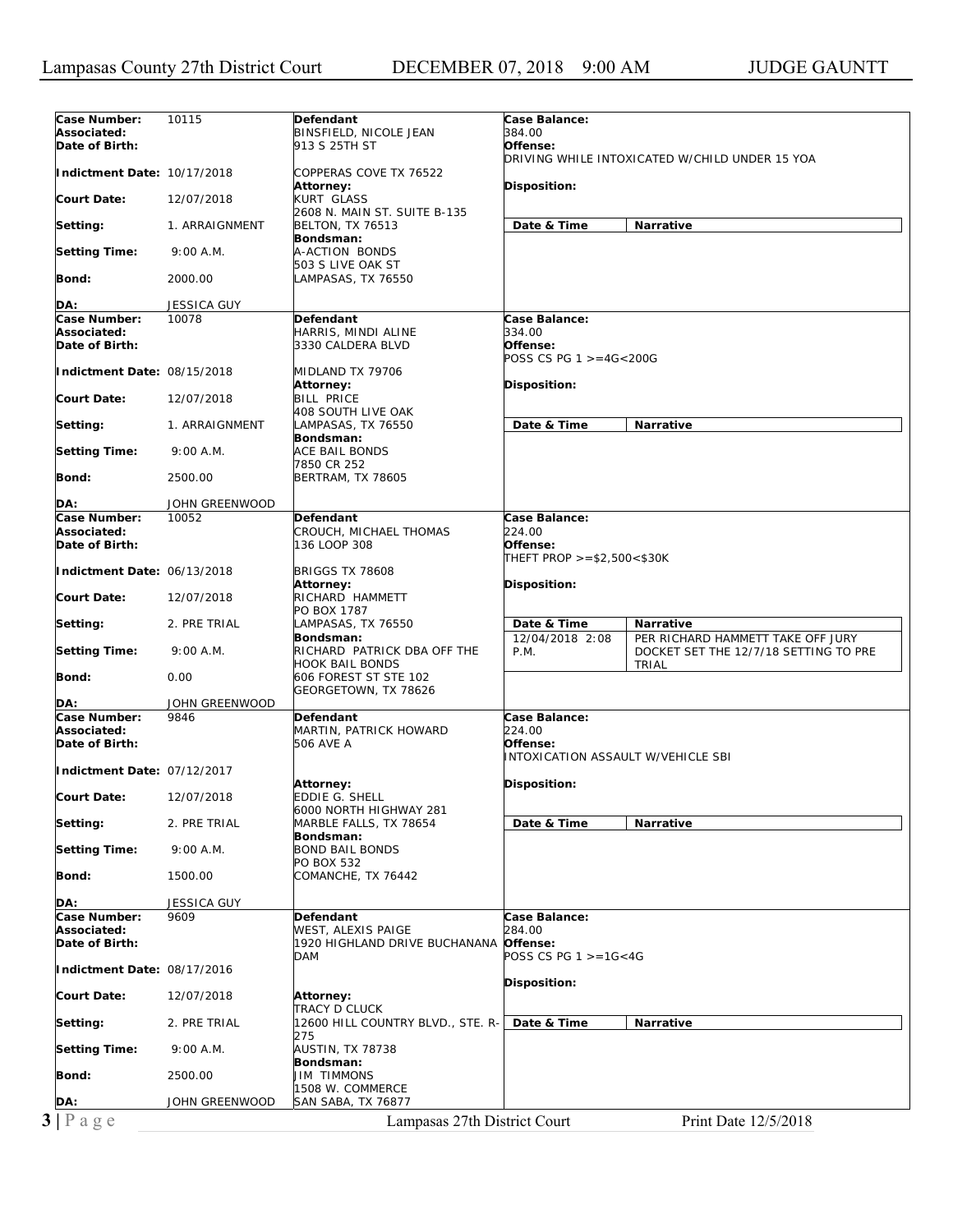| Case Number:<br>Associated:<br>Date of Birth: | 10114              | Defendant<br>ZIRKLE, BRANDON SCOTT<br><b>HOMELESS</b>   | Case Balance:<br>224.00<br>Offense:                                                |
|-----------------------------------------------|--------------------|---------------------------------------------------------|------------------------------------------------------------------------------------|
| Indictment Date: 10/17/2018                   |                    |                                                         | THEFT OF FIREARM                                                                   |
| <b>Court Date:</b>                            | 12/07/2018         | <b>Attorney:</b><br>ZACH BOYD                           | <b>Disposition:</b>                                                                |
| Setting:                                      | 2. PRE TRIAL       | <b>PO BOX 870</b><br>COPPERAS COVE, TX 76522            | Date & Time<br>Narrative                                                           |
| <b>Setting Time:</b>                          | 9:00 A.M.          | Bondsman:<br><b>IN JAIL</b>                             |                                                                                    |
| Bond:                                         | 0.00               |                                                         |                                                                                    |
| DA:                                           | JESSICA GUY        |                                                         |                                                                                    |
| Case Number:                                  | 10092              | Defendant                                               | Case Balance:                                                                      |
| Associated:<br>Date of Birth:                 |                    | GAUNA, AMANDA NICOLE<br>1019 MILL ST.                   | 334.00<br>Offense:<br>POSS CS PG $1 > = 16 < 4G$                                   |
| Indictment Date: 09/12/2018                   |                    | LAMPASAS TX 76550<br>Attorney:                          | <b>Disposition:</b>                                                                |
| <b>Court Date:</b>                            | 12/07/2018         | <b>KURT GLASS</b><br>2608 N. MAIN ST. SUITE B-135       |                                                                                    |
| Setting:                                      | 2. PRE TRIAL       | <b>BELTON, TX 76513</b><br>Bondsman:                    | <b>Narrative</b><br>Date & Time                                                    |
| <b>Setting Time:</b>                          | 9:00 A.M.          | <b>IN JAIL</b>                                          |                                                                                    |
| Bond:                                         | 3000.00            |                                                         |                                                                                    |
| DA:                                           | <b>JESSICA GUY</b> |                                                         |                                                                                    |
| Case Number:<br>Associated:<br>Date of Birth: | 10087              | Defendant<br>SUTTON, JOSEPH ERIC<br>801 1/2 E. AVE. C   | Case Balance:<br>224.00<br>Offense:<br>ASSAULT FAMILY/HOUSEHOLD MEMBER W/PREV CONV |
| Indictment Date: 09/12/2018                   |                    | LAMPASAS TX 76550<br><b>Attorney:</b>                   | Disposition:                                                                       |
| <b>Court Date:</b>                            | 12/07/2018         | PAUL HARRELL<br>412 S. LIVEOAK STREET                   |                                                                                    |
| Setting:                                      | 2. PRE TRIAL       | LAMPASAS, TX 76550<br>Bondsman:                         | Date & Time<br>Narrative                                                           |
| <b>Setting Time:</b>                          | 9:00 A.M.          | CLICK OF THE CUFFS<br>6301 CR 330 EMAIL:                |                                                                                    |
| Bond:                                         | 1000.00            | COTCBB@GMAIL.COM<br><b>BERTRAM, TX 78605</b>            |                                                                                    |
| DA:                                           | JOHN GREENWOOD     |                                                         |                                                                                    |
| Case Number:<br>Associated:<br>Date of Birth: | 10089              | Defendant<br>KELLEY, ZACHARY AUSTIN<br>308 N ARNOLD     | <b>Case Balance:</b><br>674.00<br>Offense:<br>AGG SEXUAL ASSAULT CHILD             |
| Indictment Date: 09/12/2018                   |                    | LAMPASAS TX 76550<br><b>Attorney:</b>                   | Disposition:                                                                       |
| <b>Court Date:</b>                            | 12/07/2018         | <b>EDDIE SHELL</b><br>6000 N HWY 281                    |                                                                                    |
| Setting:                                      | 2. PRE TRIAL       | MARBLE FALLS, TX 78654<br>Bondsman:                     | Date & Time<br>Narrative                                                           |
| <b>Setting Time:</b>                          | 9:00 A.M.          | <b>EDDIE SHELL</b><br>6000 N HWY 281                    |                                                                                    |
| Bond:                                         | 25000.00           | GRANITE SHOALS, TX 78654                                |                                                                                    |
| DA:                                           | JOHN GREENWOOD     |                                                         |                                                                                    |
| Case Number:<br>Associated:<br>Date of Birth: | 10104              | Defendant<br>KENNEMER, TROY ALLEN<br>1281 CR 1281 BOX 1 | Case Balance:<br>224.00<br>Offense:<br>AGG ASSAULT DATE/FAMILY/HOUSE W/WEAPON      |
| Indictment Date: 10/17/2018                   |                    | LOMETA TX 76853<br>Attorney:                            | Disposition:                                                                       |
| <b>Court Date:</b>                            | 12/07/2018         | ZACHARY J. MORRIS<br>412 S. LIVEOAK STREET              |                                                                                    |
| Setting:                                      | 2. PRE TRIAL       | LAMPASAS, TX 76550<br>Bondsman:                         | Date & Time<br>Narrative                                                           |
| <b>Setting Time:</b>                          | 9:00 A.M.          | A-ACTION BONDS<br>503 S LIVE OAK ST                     |                                                                                    |
| Bond:                                         | 10000.00           | LAMPASAS, TX 76550                                      |                                                                                    |
| DA:                                           | JOHN GREENWOOD     |                                                         |                                                                                    |
| $4 P \text{ age}$                             |                    | Lampasas 27th District Court                            | Print Date 12/5/2018                                                               |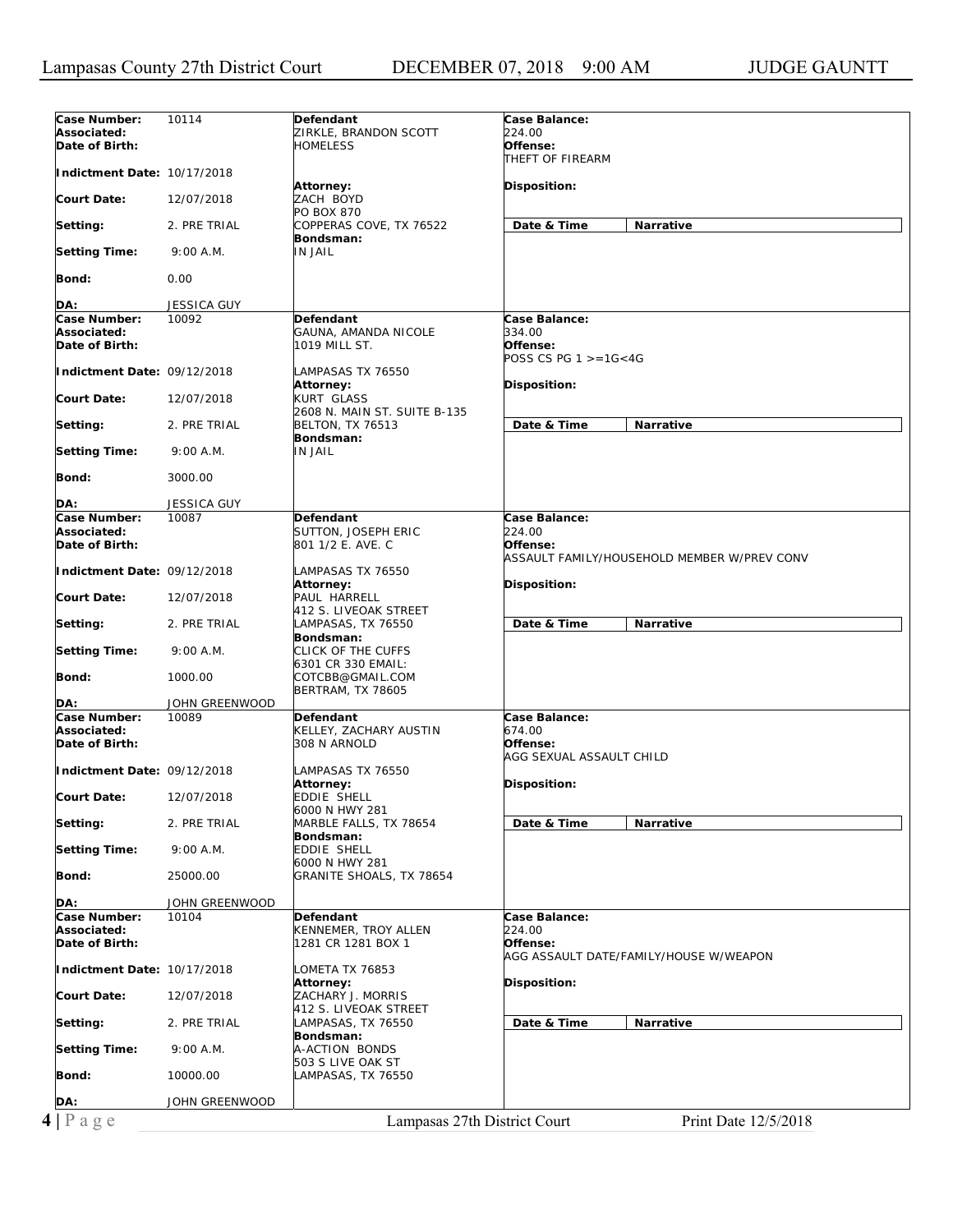| 224.00<br>Associated:<br>PROBST, MARK ANDREW<br>Date of Birth:<br>Offense:<br>2228 CR 3430<br>EVADING ARREST DET W/PREV CONVICTION<br>Indictment Date: 10/17/2018<br>Disposition:<br>Attorney:<br>PAUL HARRELL<br><b>Court Date:</b><br>12/07/2018<br>412 S. LIVEOAK STREET<br>Date & Time<br>Narrative<br>Setting:<br>2. PRE TRIAL<br>LAMPASAS, TX 76550<br>Bondsman:<br><b>IN JAIL</b><br><b>Setting Time:</b><br>9:00 A.M.<br>Bond:<br>0.00<br>DA:<br>JOHN GREENWOOD<br>Case Number:<br>9925<br><b>Defendant</b><br>Case Balance:<br>359.00<br>Associated:<br>ALKIRE, APRIL DAWN<br>Date of Birth:<br>504 MEGGS BLVD<br>Offense:<br>POSS CS PG $1 > = 16 < 4G$<br>Indictment Date: 11/15/2017<br>COPPERAS COVE TX 76522<br>Disposition:<br>Attorney:<br><b>Court Date:</b><br>RALEIGH H VAN TREASE<br>12/07/2018<br>P.O. BOX 341045 AUSTIN TX 78734<br>Date & Time<br><b>Narrative</b><br>Setting:<br>3. PLEA<br>LAKEWAY, TX 78734<br>Bondsman:<br><b>Setting Time:</b><br><b>JIM TIMMONS</b><br>9:00 A.M.<br>1508 W. COMMERCE<br>Bond:<br>0.00<br><b>SAN SABA, TX 76877</b><br>DA:<br>JOHN GREENWOOD<br>Case Number:<br>9990<br>Case Balance:<br>Defendant<br>284.00<br>Associated:<br>MARTINEZ, LILA MARINA<br>Offense:<br>Date of Birth:<br>1405 W. 4 TH STREET<br>POSS CS PG $1 < 1G$<br>Indictment Date: 03/14/2018<br>LAMPASAS TX 76550<br>Disposition:<br>Attorney:<br>MATT GROVE<br><b>Court Date:</b><br>12/07/2018<br>900 E PECAN STREET STE 300-181<br>PFLUGERVILLE, TX 78660<br>Date & Time<br>Setting:<br>3. PLEA<br>Narrative<br>Bondsman:<br><b>IN JAIL</b><br><b>Setting Time:</b><br>9:00 A.M.<br>Bond:<br>1000.00<br>JESSICA GUY<br>DA:<br>Case Number:<br>Case Balance:<br>10083<br><b>Defendant</b><br>Associated:<br>MALDONADO, FIDENCIO<br>674.00<br>Date of Birth:<br>CONSTATINO<br>Offense:<br>200W RAILWAY ST<br>AGG SEXUAL ASSAULT CHILD<br>Indictment Date: 08/15/2018<br>OMETA TX 76853<br>Disposition:<br><b>Court Date:</b><br>12/07/2018<br>Attorney:<br>MATT GROVE<br>900 E PECAN STREET STE 300-181<br>Date & Time<br>Setting:<br>3. PLEA<br>Narrative<br>PFLUGERVILLE, TX 78660<br><b>Setting Time:</b><br>9:00 A.M.<br>Bondsman:<br>A-ACTION BONDS<br>Bond:<br>5000.00<br>503 S LIVE OAK ST<br>LAMPASAS, TX 76550<br>DA:<br>JOHN GREENWOOD<br>Case Number:<br>Case Balance:<br>10061<br>Defendant<br>Associated:<br>574.00<br>FAUGHT, LOGAN DALE<br>Date of Birth:<br>905 W. AVE. C<br>Offense:<br><b>INDECENCY W/CHILD SEXUAL CONTACT</b><br>Indictment Date: 07/18/2018<br>LAMPASAS TX 76550<br>Disposition:<br>Attorney:<br><b>Court Date:</b><br>12/07/2018<br>MATT GROVE<br>900 E PECAN STREET STE 300-181<br>Date & Time<br>Narrative<br>Setting:<br>3. PLEA<br>PFLUGERVILLE, TX 78660<br>Bondsman:<br><b>Setting Time:</b><br>9:00 A.M.<br>A-ACTION BONDS<br>503 S LIVE OAK ST<br>Bond:<br>2500.00<br>LAMPASAS, TX 76550<br>DA:<br>JOHN GREENWOOD | Case Number: | 10108 | Defendant | <b>Case Balance:</b> |
|------------------------------------------------------------------------------------------------------------------------------------------------------------------------------------------------------------------------------------------------------------------------------------------------------------------------------------------------------------------------------------------------------------------------------------------------------------------------------------------------------------------------------------------------------------------------------------------------------------------------------------------------------------------------------------------------------------------------------------------------------------------------------------------------------------------------------------------------------------------------------------------------------------------------------------------------------------------------------------------------------------------------------------------------------------------------------------------------------------------------------------------------------------------------------------------------------------------------------------------------------------------------------------------------------------------------------------------------------------------------------------------------------------------------------------------------------------------------------------------------------------------------------------------------------------------------------------------------------------------------------------------------------------------------------------------------------------------------------------------------------------------------------------------------------------------------------------------------------------------------------------------------------------------------------------------------------------------------------------------------------------------------------------------------------------------------------------------------------------------------------------------------------------------------------------------------------------------------------------------------------------------------------------------------------------------------------------------------------------------------------------------------------------------------------------------------------------------------------------------------------------------------------------------------------------------------------------------------------------------------------------------------------------------------------------------------------------------------------------------------------------------------------------------------------------------------------------------------------------------------------------------------|--------------|-------|-----------|----------------------|
|                                                                                                                                                                                                                                                                                                                                                                                                                                                                                                                                                                                                                                                                                                                                                                                                                                                                                                                                                                                                                                                                                                                                                                                                                                                                                                                                                                                                                                                                                                                                                                                                                                                                                                                                                                                                                                                                                                                                                                                                                                                                                                                                                                                                                                                                                                                                                                                                                                                                                                                                                                                                                                                                                                                                                                                                                                                                                                |              |       |           |                      |
|                                                                                                                                                                                                                                                                                                                                                                                                                                                                                                                                                                                                                                                                                                                                                                                                                                                                                                                                                                                                                                                                                                                                                                                                                                                                                                                                                                                                                                                                                                                                                                                                                                                                                                                                                                                                                                                                                                                                                                                                                                                                                                                                                                                                                                                                                                                                                                                                                                                                                                                                                                                                                                                                                                                                                                                                                                                                                                |              |       |           |                      |
|                                                                                                                                                                                                                                                                                                                                                                                                                                                                                                                                                                                                                                                                                                                                                                                                                                                                                                                                                                                                                                                                                                                                                                                                                                                                                                                                                                                                                                                                                                                                                                                                                                                                                                                                                                                                                                                                                                                                                                                                                                                                                                                                                                                                                                                                                                                                                                                                                                                                                                                                                                                                                                                                                                                                                                                                                                                                                                |              |       |           |                      |
|                                                                                                                                                                                                                                                                                                                                                                                                                                                                                                                                                                                                                                                                                                                                                                                                                                                                                                                                                                                                                                                                                                                                                                                                                                                                                                                                                                                                                                                                                                                                                                                                                                                                                                                                                                                                                                                                                                                                                                                                                                                                                                                                                                                                                                                                                                                                                                                                                                                                                                                                                                                                                                                                                                                                                                                                                                                                                                |              |       |           |                      |
|                                                                                                                                                                                                                                                                                                                                                                                                                                                                                                                                                                                                                                                                                                                                                                                                                                                                                                                                                                                                                                                                                                                                                                                                                                                                                                                                                                                                                                                                                                                                                                                                                                                                                                                                                                                                                                                                                                                                                                                                                                                                                                                                                                                                                                                                                                                                                                                                                                                                                                                                                                                                                                                                                                                                                                                                                                                                                                |              |       |           |                      |
|                                                                                                                                                                                                                                                                                                                                                                                                                                                                                                                                                                                                                                                                                                                                                                                                                                                                                                                                                                                                                                                                                                                                                                                                                                                                                                                                                                                                                                                                                                                                                                                                                                                                                                                                                                                                                                                                                                                                                                                                                                                                                                                                                                                                                                                                                                                                                                                                                                                                                                                                                                                                                                                                                                                                                                                                                                                                                                |              |       |           |                      |
|                                                                                                                                                                                                                                                                                                                                                                                                                                                                                                                                                                                                                                                                                                                                                                                                                                                                                                                                                                                                                                                                                                                                                                                                                                                                                                                                                                                                                                                                                                                                                                                                                                                                                                                                                                                                                                                                                                                                                                                                                                                                                                                                                                                                                                                                                                                                                                                                                                                                                                                                                                                                                                                                                                                                                                                                                                                                                                |              |       |           |                      |
|                                                                                                                                                                                                                                                                                                                                                                                                                                                                                                                                                                                                                                                                                                                                                                                                                                                                                                                                                                                                                                                                                                                                                                                                                                                                                                                                                                                                                                                                                                                                                                                                                                                                                                                                                                                                                                                                                                                                                                                                                                                                                                                                                                                                                                                                                                                                                                                                                                                                                                                                                                                                                                                                                                                                                                                                                                                                                                |              |       |           |                      |
|                                                                                                                                                                                                                                                                                                                                                                                                                                                                                                                                                                                                                                                                                                                                                                                                                                                                                                                                                                                                                                                                                                                                                                                                                                                                                                                                                                                                                                                                                                                                                                                                                                                                                                                                                                                                                                                                                                                                                                                                                                                                                                                                                                                                                                                                                                                                                                                                                                                                                                                                                                                                                                                                                                                                                                                                                                                                                                |              |       |           |                      |
|                                                                                                                                                                                                                                                                                                                                                                                                                                                                                                                                                                                                                                                                                                                                                                                                                                                                                                                                                                                                                                                                                                                                                                                                                                                                                                                                                                                                                                                                                                                                                                                                                                                                                                                                                                                                                                                                                                                                                                                                                                                                                                                                                                                                                                                                                                                                                                                                                                                                                                                                                                                                                                                                                                                                                                                                                                                                                                |              |       |           |                      |
|                                                                                                                                                                                                                                                                                                                                                                                                                                                                                                                                                                                                                                                                                                                                                                                                                                                                                                                                                                                                                                                                                                                                                                                                                                                                                                                                                                                                                                                                                                                                                                                                                                                                                                                                                                                                                                                                                                                                                                                                                                                                                                                                                                                                                                                                                                                                                                                                                                                                                                                                                                                                                                                                                                                                                                                                                                                                                                |              |       |           |                      |
|                                                                                                                                                                                                                                                                                                                                                                                                                                                                                                                                                                                                                                                                                                                                                                                                                                                                                                                                                                                                                                                                                                                                                                                                                                                                                                                                                                                                                                                                                                                                                                                                                                                                                                                                                                                                                                                                                                                                                                                                                                                                                                                                                                                                                                                                                                                                                                                                                                                                                                                                                                                                                                                                                                                                                                                                                                                                                                |              |       |           |                      |
|                                                                                                                                                                                                                                                                                                                                                                                                                                                                                                                                                                                                                                                                                                                                                                                                                                                                                                                                                                                                                                                                                                                                                                                                                                                                                                                                                                                                                                                                                                                                                                                                                                                                                                                                                                                                                                                                                                                                                                                                                                                                                                                                                                                                                                                                                                                                                                                                                                                                                                                                                                                                                                                                                                                                                                                                                                                                                                |              |       |           |                      |
|                                                                                                                                                                                                                                                                                                                                                                                                                                                                                                                                                                                                                                                                                                                                                                                                                                                                                                                                                                                                                                                                                                                                                                                                                                                                                                                                                                                                                                                                                                                                                                                                                                                                                                                                                                                                                                                                                                                                                                                                                                                                                                                                                                                                                                                                                                                                                                                                                                                                                                                                                                                                                                                                                                                                                                                                                                                                                                |              |       |           |                      |
|                                                                                                                                                                                                                                                                                                                                                                                                                                                                                                                                                                                                                                                                                                                                                                                                                                                                                                                                                                                                                                                                                                                                                                                                                                                                                                                                                                                                                                                                                                                                                                                                                                                                                                                                                                                                                                                                                                                                                                                                                                                                                                                                                                                                                                                                                                                                                                                                                                                                                                                                                                                                                                                                                                                                                                                                                                                                                                |              |       |           |                      |
|                                                                                                                                                                                                                                                                                                                                                                                                                                                                                                                                                                                                                                                                                                                                                                                                                                                                                                                                                                                                                                                                                                                                                                                                                                                                                                                                                                                                                                                                                                                                                                                                                                                                                                                                                                                                                                                                                                                                                                                                                                                                                                                                                                                                                                                                                                                                                                                                                                                                                                                                                                                                                                                                                                                                                                                                                                                                                                |              |       |           |                      |
|                                                                                                                                                                                                                                                                                                                                                                                                                                                                                                                                                                                                                                                                                                                                                                                                                                                                                                                                                                                                                                                                                                                                                                                                                                                                                                                                                                                                                                                                                                                                                                                                                                                                                                                                                                                                                                                                                                                                                                                                                                                                                                                                                                                                                                                                                                                                                                                                                                                                                                                                                                                                                                                                                                                                                                                                                                                                                                |              |       |           |                      |
|                                                                                                                                                                                                                                                                                                                                                                                                                                                                                                                                                                                                                                                                                                                                                                                                                                                                                                                                                                                                                                                                                                                                                                                                                                                                                                                                                                                                                                                                                                                                                                                                                                                                                                                                                                                                                                                                                                                                                                                                                                                                                                                                                                                                                                                                                                                                                                                                                                                                                                                                                                                                                                                                                                                                                                                                                                                                                                |              |       |           |                      |
|                                                                                                                                                                                                                                                                                                                                                                                                                                                                                                                                                                                                                                                                                                                                                                                                                                                                                                                                                                                                                                                                                                                                                                                                                                                                                                                                                                                                                                                                                                                                                                                                                                                                                                                                                                                                                                                                                                                                                                                                                                                                                                                                                                                                                                                                                                                                                                                                                                                                                                                                                                                                                                                                                                                                                                                                                                                                                                |              |       |           |                      |
|                                                                                                                                                                                                                                                                                                                                                                                                                                                                                                                                                                                                                                                                                                                                                                                                                                                                                                                                                                                                                                                                                                                                                                                                                                                                                                                                                                                                                                                                                                                                                                                                                                                                                                                                                                                                                                                                                                                                                                                                                                                                                                                                                                                                                                                                                                                                                                                                                                                                                                                                                                                                                                                                                                                                                                                                                                                                                                |              |       |           |                      |
|                                                                                                                                                                                                                                                                                                                                                                                                                                                                                                                                                                                                                                                                                                                                                                                                                                                                                                                                                                                                                                                                                                                                                                                                                                                                                                                                                                                                                                                                                                                                                                                                                                                                                                                                                                                                                                                                                                                                                                                                                                                                                                                                                                                                                                                                                                                                                                                                                                                                                                                                                                                                                                                                                                                                                                                                                                                                                                |              |       |           |                      |
|                                                                                                                                                                                                                                                                                                                                                                                                                                                                                                                                                                                                                                                                                                                                                                                                                                                                                                                                                                                                                                                                                                                                                                                                                                                                                                                                                                                                                                                                                                                                                                                                                                                                                                                                                                                                                                                                                                                                                                                                                                                                                                                                                                                                                                                                                                                                                                                                                                                                                                                                                                                                                                                                                                                                                                                                                                                                                                |              |       |           |                      |
|                                                                                                                                                                                                                                                                                                                                                                                                                                                                                                                                                                                                                                                                                                                                                                                                                                                                                                                                                                                                                                                                                                                                                                                                                                                                                                                                                                                                                                                                                                                                                                                                                                                                                                                                                                                                                                                                                                                                                                                                                                                                                                                                                                                                                                                                                                                                                                                                                                                                                                                                                                                                                                                                                                                                                                                                                                                                                                |              |       |           |                      |
|                                                                                                                                                                                                                                                                                                                                                                                                                                                                                                                                                                                                                                                                                                                                                                                                                                                                                                                                                                                                                                                                                                                                                                                                                                                                                                                                                                                                                                                                                                                                                                                                                                                                                                                                                                                                                                                                                                                                                                                                                                                                                                                                                                                                                                                                                                                                                                                                                                                                                                                                                                                                                                                                                                                                                                                                                                                                                                |              |       |           |                      |
|                                                                                                                                                                                                                                                                                                                                                                                                                                                                                                                                                                                                                                                                                                                                                                                                                                                                                                                                                                                                                                                                                                                                                                                                                                                                                                                                                                                                                                                                                                                                                                                                                                                                                                                                                                                                                                                                                                                                                                                                                                                                                                                                                                                                                                                                                                                                                                                                                                                                                                                                                                                                                                                                                                                                                                                                                                                                                                |              |       |           |                      |
|                                                                                                                                                                                                                                                                                                                                                                                                                                                                                                                                                                                                                                                                                                                                                                                                                                                                                                                                                                                                                                                                                                                                                                                                                                                                                                                                                                                                                                                                                                                                                                                                                                                                                                                                                                                                                                                                                                                                                                                                                                                                                                                                                                                                                                                                                                                                                                                                                                                                                                                                                                                                                                                                                                                                                                                                                                                                                                |              |       |           |                      |
|                                                                                                                                                                                                                                                                                                                                                                                                                                                                                                                                                                                                                                                                                                                                                                                                                                                                                                                                                                                                                                                                                                                                                                                                                                                                                                                                                                                                                                                                                                                                                                                                                                                                                                                                                                                                                                                                                                                                                                                                                                                                                                                                                                                                                                                                                                                                                                                                                                                                                                                                                                                                                                                                                                                                                                                                                                                                                                |              |       |           |                      |
|                                                                                                                                                                                                                                                                                                                                                                                                                                                                                                                                                                                                                                                                                                                                                                                                                                                                                                                                                                                                                                                                                                                                                                                                                                                                                                                                                                                                                                                                                                                                                                                                                                                                                                                                                                                                                                                                                                                                                                                                                                                                                                                                                                                                                                                                                                                                                                                                                                                                                                                                                                                                                                                                                                                                                                                                                                                                                                |              |       |           |                      |
|                                                                                                                                                                                                                                                                                                                                                                                                                                                                                                                                                                                                                                                                                                                                                                                                                                                                                                                                                                                                                                                                                                                                                                                                                                                                                                                                                                                                                                                                                                                                                                                                                                                                                                                                                                                                                                                                                                                                                                                                                                                                                                                                                                                                                                                                                                                                                                                                                                                                                                                                                                                                                                                                                                                                                                                                                                                                                                |              |       |           |                      |
|                                                                                                                                                                                                                                                                                                                                                                                                                                                                                                                                                                                                                                                                                                                                                                                                                                                                                                                                                                                                                                                                                                                                                                                                                                                                                                                                                                                                                                                                                                                                                                                                                                                                                                                                                                                                                                                                                                                                                                                                                                                                                                                                                                                                                                                                                                                                                                                                                                                                                                                                                                                                                                                                                                                                                                                                                                                                                                |              |       |           |                      |
|                                                                                                                                                                                                                                                                                                                                                                                                                                                                                                                                                                                                                                                                                                                                                                                                                                                                                                                                                                                                                                                                                                                                                                                                                                                                                                                                                                                                                                                                                                                                                                                                                                                                                                                                                                                                                                                                                                                                                                                                                                                                                                                                                                                                                                                                                                                                                                                                                                                                                                                                                                                                                                                                                                                                                                                                                                                                                                |              |       |           |                      |
|                                                                                                                                                                                                                                                                                                                                                                                                                                                                                                                                                                                                                                                                                                                                                                                                                                                                                                                                                                                                                                                                                                                                                                                                                                                                                                                                                                                                                                                                                                                                                                                                                                                                                                                                                                                                                                                                                                                                                                                                                                                                                                                                                                                                                                                                                                                                                                                                                                                                                                                                                                                                                                                                                                                                                                                                                                                                                                |              |       |           |                      |
|                                                                                                                                                                                                                                                                                                                                                                                                                                                                                                                                                                                                                                                                                                                                                                                                                                                                                                                                                                                                                                                                                                                                                                                                                                                                                                                                                                                                                                                                                                                                                                                                                                                                                                                                                                                                                                                                                                                                                                                                                                                                                                                                                                                                                                                                                                                                                                                                                                                                                                                                                                                                                                                                                                                                                                                                                                                                                                |              |       |           |                      |
|                                                                                                                                                                                                                                                                                                                                                                                                                                                                                                                                                                                                                                                                                                                                                                                                                                                                                                                                                                                                                                                                                                                                                                                                                                                                                                                                                                                                                                                                                                                                                                                                                                                                                                                                                                                                                                                                                                                                                                                                                                                                                                                                                                                                                                                                                                                                                                                                                                                                                                                                                                                                                                                                                                                                                                                                                                                                                                |              |       |           |                      |
|                                                                                                                                                                                                                                                                                                                                                                                                                                                                                                                                                                                                                                                                                                                                                                                                                                                                                                                                                                                                                                                                                                                                                                                                                                                                                                                                                                                                                                                                                                                                                                                                                                                                                                                                                                                                                                                                                                                                                                                                                                                                                                                                                                                                                                                                                                                                                                                                                                                                                                                                                                                                                                                                                                                                                                                                                                                                                                |              |       |           |                      |
|                                                                                                                                                                                                                                                                                                                                                                                                                                                                                                                                                                                                                                                                                                                                                                                                                                                                                                                                                                                                                                                                                                                                                                                                                                                                                                                                                                                                                                                                                                                                                                                                                                                                                                                                                                                                                                                                                                                                                                                                                                                                                                                                                                                                                                                                                                                                                                                                                                                                                                                                                                                                                                                                                                                                                                                                                                                                                                |              |       |           |                      |
|                                                                                                                                                                                                                                                                                                                                                                                                                                                                                                                                                                                                                                                                                                                                                                                                                                                                                                                                                                                                                                                                                                                                                                                                                                                                                                                                                                                                                                                                                                                                                                                                                                                                                                                                                                                                                                                                                                                                                                                                                                                                                                                                                                                                                                                                                                                                                                                                                                                                                                                                                                                                                                                                                                                                                                                                                                                                                                |              |       |           |                      |
|                                                                                                                                                                                                                                                                                                                                                                                                                                                                                                                                                                                                                                                                                                                                                                                                                                                                                                                                                                                                                                                                                                                                                                                                                                                                                                                                                                                                                                                                                                                                                                                                                                                                                                                                                                                                                                                                                                                                                                                                                                                                                                                                                                                                                                                                                                                                                                                                                                                                                                                                                                                                                                                                                                                                                                                                                                                                                                |              |       |           |                      |
|                                                                                                                                                                                                                                                                                                                                                                                                                                                                                                                                                                                                                                                                                                                                                                                                                                                                                                                                                                                                                                                                                                                                                                                                                                                                                                                                                                                                                                                                                                                                                                                                                                                                                                                                                                                                                                                                                                                                                                                                                                                                                                                                                                                                                                                                                                                                                                                                                                                                                                                                                                                                                                                                                                                                                                                                                                                                                                |              |       |           |                      |
|                                                                                                                                                                                                                                                                                                                                                                                                                                                                                                                                                                                                                                                                                                                                                                                                                                                                                                                                                                                                                                                                                                                                                                                                                                                                                                                                                                                                                                                                                                                                                                                                                                                                                                                                                                                                                                                                                                                                                                                                                                                                                                                                                                                                                                                                                                                                                                                                                                                                                                                                                                                                                                                                                                                                                                                                                                                                                                |              |       |           |                      |
|                                                                                                                                                                                                                                                                                                                                                                                                                                                                                                                                                                                                                                                                                                                                                                                                                                                                                                                                                                                                                                                                                                                                                                                                                                                                                                                                                                                                                                                                                                                                                                                                                                                                                                                                                                                                                                                                                                                                                                                                                                                                                                                                                                                                                                                                                                                                                                                                                                                                                                                                                                                                                                                                                                                                                                                                                                                                                                |              |       |           |                      |
|                                                                                                                                                                                                                                                                                                                                                                                                                                                                                                                                                                                                                                                                                                                                                                                                                                                                                                                                                                                                                                                                                                                                                                                                                                                                                                                                                                                                                                                                                                                                                                                                                                                                                                                                                                                                                                                                                                                                                                                                                                                                                                                                                                                                                                                                                                                                                                                                                                                                                                                                                                                                                                                                                                                                                                                                                                                                                                |              |       |           |                      |
|                                                                                                                                                                                                                                                                                                                                                                                                                                                                                                                                                                                                                                                                                                                                                                                                                                                                                                                                                                                                                                                                                                                                                                                                                                                                                                                                                                                                                                                                                                                                                                                                                                                                                                                                                                                                                                                                                                                                                                                                                                                                                                                                                                                                                                                                                                                                                                                                                                                                                                                                                                                                                                                                                                                                                                                                                                                                                                |              |       |           |                      |
|                                                                                                                                                                                                                                                                                                                                                                                                                                                                                                                                                                                                                                                                                                                                                                                                                                                                                                                                                                                                                                                                                                                                                                                                                                                                                                                                                                                                                                                                                                                                                                                                                                                                                                                                                                                                                                                                                                                                                                                                                                                                                                                                                                                                                                                                                                                                                                                                                                                                                                                                                                                                                                                                                                                                                                                                                                                                                                |              |       |           |                      |
|                                                                                                                                                                                                                                                                                                                                                                                                                                                                                                                                                                                                                                                                                                                                                                                                                                                                                                                                                                                                                                                                                                                                                                                                                                                                                                                                                                                                                                                                                                                                                                                                                                                                                                                                                                                                                                                                                                                                                                                                                                                                                                                                                                                                                                                                                                                                                                                                                                                                                                                                                                                                                                                                                                                                                                                                                                                                                                |              |       |           |                      |
|                                                                                                                                                                                                                                                                                                                                                                                                                                                                                                                                                                                                                                                                                                                                                                                                                                                                                                                                                                                                                                                                                                                                                                                                                                                                                                                                                                                                                                                                                                                                                                                                                                                                                                                                                                                                                                                                                                                                                                                                                                                                                                                                                                                                                                                                                                                                                                                                                                                                                                                                                                                                                                                                                                                                                                                                                                                                                                |              |       |           |                      |
|                                                                                                                                                                                                                                                                                                                                                                                                                                                                                                                                                                                                                                                                                                                                                                                                                                                                                                                                                                                                                                                                                                                                                                                                                                                                                                                                                                                                                                                                                                                                                                                                                                                                                                                                                                                                                                                                                                                                                                                                                                                                                                                                                                                                                                                                                                                                                                                                                                                                                                                                                                                                                                                                                                                                                                                                                                                                                                |              |       |           |                      |
|                                                                                                                                                                                                                                                                                                                                                                                                                                                                                                                                                                                                                                                                                                                                                                                                                                                                                                                                                                                                                                                                                                                                                                                                                                                                                                                                                                                                                                                                                                                                                                                                                                                                                                                                                                                                                                                                                                                                                                                                                                                                                                                                                                                                                                                                                                                                                                                                                                                                                                                                                                                                                                                                                                                                                                                                                                                                                                |              |       |           |                      |
|                                                                                                                                                                                                                                                                                                                                                                                                                                                                                                                                                                                                                                                                                                                                                                                                                                                                                                                                                                                                                                                                                                                                                                                                                                                                                                                                                                                                                                                                                                                                                                                                                                                                                                                                                                                                                                                                                                                                                                                                                                                                                                                                                                                                                                                                                                                                                                                                                                                                                                                                                                                                                                                                                                                                                                                                                                                                                                |              |       |           |                      |
|                                                                                                                                                                                                                                                                                                                                                                                                                                                                                                                                                                                                                                                                                                                                                                                                                                                                                                                                                                                                                                                                                                                                                                                                                                                                                                                                                                                                                                                                                                                                                                                                                                                                                                                                                                                                                                                                                                                                                                                                                                                                                                                                                                                                                                                                                                                                                                                                                                                                                                                                                                                                                                                                                                                                                                                                                                                                                                |              |       |           |                      |
|                                                                                                                                                                                                                                                                                                                                                                                                                                                                                                                                                                                                                                                                                                                                                                                                                                                                                                                                                                                                                                                                                                                                                                                                                                                                                                                                                                                                                                                                                                                                                                                                                                                                                                                                                                                                                                                                                                                                                                                                                                                                                                                                                                                                                                                                                                                                                                                                                                                                                                                                                                                                                                                                                                                                                                                                                                                                                                |              |       |           |                      |
|                                                                                                                                                                                                                                                                                                                                                                                                                                                                                                                                                                                                                                                                                                                                                                                                                                                                                                                                                                                                                                                                                                                                                                                                                                                                                                                                                                                                                                                                                                                                                                                                                                                                                                                                                                                                                                                                                                                                                                                                                                                                                                                                                                                                                                                                                                                                                                                                                                                                                                                                                                                                                                                                                                                                                                                                                                                                                                |              |       |           |                      |
|                                                                                                                                                                                                                                                                                                                                                                                                                                                                                                                                                                                                                                                                                                                                                                                                                                                                                                                                                                                                                                                                                                                                                                                                                                                                                                                                                                                                                                                                                                                                                                                                                                                                                                                                                                                                                                                                                                                                                                                                                                                                                                                                                                                                                                                                                                                                                                                                                                                                                                                                                                                                                                                                                                                                                                                                                                                                                                |              |       |           |                      |
|                                                                                                                                                                                                                                                                                                                                                                                                                                                                                                                                                                                                                                                                                                                                                                                                                                                                                                                                                                                                                                                                                                                                                                                                                                                                                                                                                                                                                                                                                                                                                                                                                                                                                                                                                                                                                                                                                                                                                                                                                                                                                                                                                                                                                                                                                                                                                                                                                                                                                                                                                                                                                                                                                                                                                                                                                                                                                                |              |       |           |                      |
|                                                                                                                                                                                                                                                                                                                                                                                                                                                                                                                                                                                                                                                                                                                                                                                                                                                                                                                                                                                                                                                                                                                                                                                                                                                                                                                                                                                                                                                                                                                                                                                                                                                                                                                                                                                                                                                                                                                                                                                                                                                                                                                                                                                                                                                                                                                                                                                                                                                                                                                                                                                                                                                                                                                                                                                                                                                                                                |              |       |           |                      |
|                                                                                                                                                                                                                                                                                                                                                                                                                                                                                                                                                                                                                                                                                                                                                                                                                                                                                                                                                                                                                                                                                                                                                                                                                                                                                                                                                                                                                                                                                                                                                                                                                                                                                                                                                                                                                                                                                                                                                                                                                                                                                                                                                                                                                                                                                                                                                                                                                                                                                                                                                                                                                                                                                                                                                                                                                                                                                                |              |       |           |                      |
|                                                                                                                                                                                                                                                                                                                                                                                                                                                                                                                                                                                                                                                                                                                                                                                                                                                                                                                                                                                                                                                                                                                                                                                                                                                                                                                                                                                                                                                                                                                                                                                                                                                                                                                                                                                                                                                                                                                                                                                                                                                                                                                                                                                                                                                                                                                                                                                                                                                                                                                                                                                                                                                                                                                                                                                                                                                                                                |              |       |           |                      |
|                                                                                                                                                                                                                                                                                                                                                                                                                                                                                                                                                                                                                                                                                                                                                                                                                                                                                                                                                                                                                                                                                                                                                                                                                                                                                                                                                                                                                                                                                                                                                                                                                                                                                                                                                                                                                                                                                                                                                                                                                                                                                                                                                                                                                                                                                                                                                                                                                                                                                                                                                                                                                                                                                                                                                                                                                                                                                                |              |       |           |                      |
|                                                                                                                                                                                                                                                                                                                                                                                                                                                                                                                                                                                                                                                                                                                                                                                                                                                                                                                                                                                                                                                                                                                                                                                                                                                                                                                                                                                                                                                                                                                                                                                                                                                                                                                                                                                                                                                                                                                                                                                                                                                                                                                                                                                                                                                                                                                                                                                                                                                                                                                                                                                                                                                                                                                                                                                                                                                                                                |              |       |           |                      |
|                                                                                                                                                                                                                                                                                                                                                                                                                                                                                                                                                                                                                                                                                                                                                                                                                                                                                                                                                                                                                                                                                                                                                                                                                                                                                                                                                                                                                                                                                                                                                                                                                                                                                                                                                                                                                                                                                                                                                                                                                                                                                                                                                                                                                                                                                                                                                                                                                                                                                                                                                                                                                                                                                                                                                                                                                                                                                                |              |       |           |                      |
|                                                                                                                                                                                                                                                                                                                                                                                                                                                                                                                                                                                                                                                                                                                                                                                                                                                                                                                                                                                                                                                                                                                                                                                                                                                                                                                                                                                                                                                                                                                                                                                                                                                                                                                                                                                                                                                                                                                                                                                                                                                                                                                                                                                                                                                                                                                                                                                                                                                                                                                                                                                                                                                                                                                                                                                                                                                                                                |              |       |           |                      |
|                                                                                                                                                                                                                                                                                                                                                                                                                                                                                                                                                                                                                                                                                                                                                                                                                                                                                                                                                                                                                                                                                                                                                                                                                                                                                                                                                                                                                                                                                                                                                                                                                                                                                                                                                                                                                                                                                                                                                                                                                                                                                                                                                                                                                                                                                                                                                                                                                                                                                                                                                                                                                                                                                                                                                                                                                                                                                                |              |       |           |                      |
|                                                                                                                                                                                                                                                                                                                                                                                                                                                                                                                                                                                                                                                                                                                                                                                                                                                                                                                                                                                                                                                                                                                                                                                                                                                                                                                                                                                                                                                                                                                                                                                                                                                                                                                                                                                                                                                                                                                                                                                                                                                                                                                                                                                                                                                                                                                                                                                                                                                                                                                                                                                                                                                                                                                                                                                                                                                                                                |              |       |           |                      |
|                                                                                                                                                                                                                                                                                                                                                                                                                                                                                                                                                                                                                                                                                                                                                                                                                                                                                                                                                                                                                                                                                                                                                                                                                                                                                                                                                                                                                                                                                                                                                                                                                                                                                                                                                                                                                                                                                                                                                                                                                                                                                                                                                                                                                                                                                                                                                                                                                                                                                                                                                                                                                                                                                                                                                                                                                                                                                                |              |       |           |                      |
| 5 Page<br>Lampasas 27th District Court<br>Print Date 12/5/2018                                                                                                                                                                                                                                                                                                                                                                                                                                                                                                                                                                                                                                                                                                                                                                                                                                                                                                                                                                                                                                                                                                                                                                                                                                                                                                                                                                                                                                                                                                                                                                                                                                                                                                                                                                                                                                                                                                                                                                                                                                                                                                                                                                                                                                                                                                                                                                                                                                                                                                                                                                                                                                                                                                                                                                                                                                 |              |       |           |                      |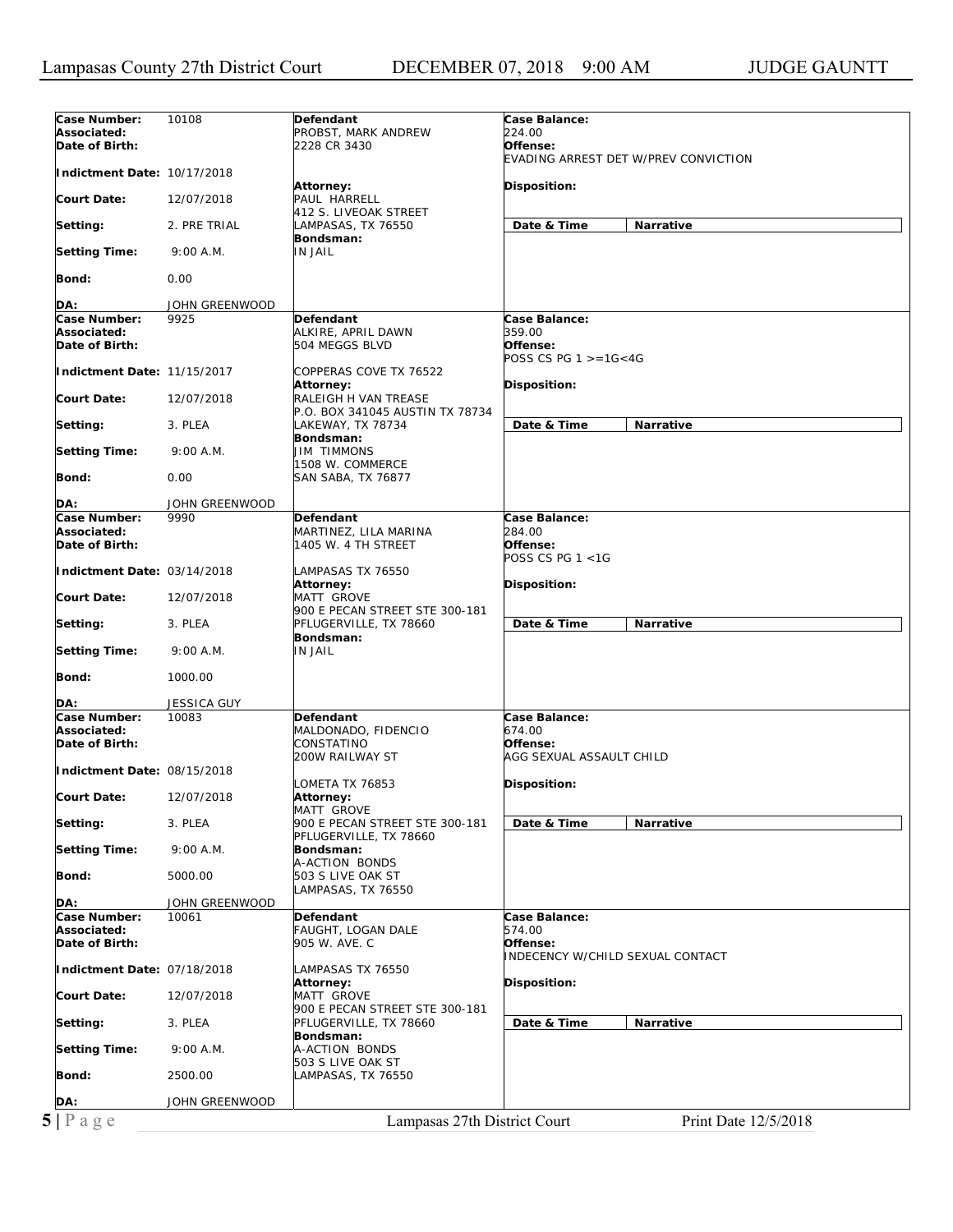| Defendant<br>Case Balance:<br>274.00<br>Associated:<br>RATLIFF, BUNION JACK<br>Date of Birth:<br>82 SUEANN<br>Offense:<br>THEFT PROP >=\$2,500<\$30K<br>Indictment Date: 03/14/2018<br>Disposition:<br>Attorney:<br>EDDIE G. SHELL<br>Court Date:<br>12/07/2018<br>6000 NORTH HIGHWAY 281<br>Date & Time<br>Narrative<br>Setting:<br>3. PLEA<br>MARBLE FALLS, TX 78654<br>Bondsman:<br>Setting Time:<br>9:00 A.M.<br>IN JAIL<br>Bond:<br>25000.00<br>DA:<br>JESSICA GUY<br>Case Number:<br>Defendant<br>Case Balance:<br>9727<br>Associated:<br>574.00<br>SANCHEZ, LIDIO SERVIN<br>Date of Birth:<br>Offense:<br>INDECENCY W/CHILD SEXUAL CONTACT<br>Indictment Date: 02/15/2017<br>Disposition:<br>Attorney:<br>PAUL HARRELL<br>Court Date:<br>12/07/2018<br>412 S. LIVEOAK STREET<br>Date & Time<br>Narrative<br>Setting:<br>6. JURY<br>LAMPASAS, TX 76550<br>ANNOUNCEMENT<br>Bondsman:<br>IN JAIL<br>Setting Time:<br>9:00 A.M.<br>Bond:<br>0.00<br>DA:<br><b>JESSICA GUY</b><br>Case Number:<br>Defendant<br>Case Balance:<br>9728<br>Associated:<br>574.00<br>SANCHEZ, LIDIO SERVIN<br>Offense:<br>Date of Birth:<br>INDECENCY W/CHILD SEXUAL CONTACT<br>Indictment Date: 02/15/2017<br>Disposition:<br>Attorney:<br>PAUL HARRELL<br>Court Date:<br>12/07/2018<br>412 S. LIVEOAK STREET<br>Date & Time<br>Narrative<br>Setting:<br>6. JURY<br>LAMPASAS, TX 76550<br>Bondsman:<br>ANNOUNCEMENT<br>IN JAIL<br><b>Setting Time:</b><br>9:00 A.M.<br><b>Bond:</b><br>0.00<br><b>JESSICA GUY</b><br>DA:<br>Case Number:<br>Case Balance:<br>9729<br>Defendant<br>Associated:<br>574.00<br>SANCHEZ, LIDIO SERVIN<br>Date of Birth:<br>Offense:<br><b>INDECENCY W/CHILD SEXUAL CONTACT</b><br>Indictment Date: 02/15/2017<br>Attorney:<br>Disposition:<br>PAUL HARRELL<br>12/07/2018<br>Court Date:<br>412 S. LIVEOAK STREET<br>LAMPASAS, TX 76550<br>Date & Time<br>Setting:<br>6. JURY<br>Narrative<br>ANNOUNCEMENT<br>Bondsman:<br><b>IN JAIL</b><br>Setting Time:<br>9:00 A.M.<br>0.00<br>Bond:<br>DA:<br><b>JESSICA GUY</b><br>Case Number:<br>Defendant<br>Case Balance:<br>9908<br>Associated:<br>SUBLETT, BRADFORD SCOTT<br>384.00<br>Date of Birth:<br>1019 LA PORTE<br>Offense:<br>DRIVING WHILE INTOXICATED 3RD OR MORE<br>Indictment Date: 11/15/2017<br>WACO TX 76710<br>Disposition:<br>Attorney:<br>SETH SUTTON<br><b>Court Date:</b><br>12/07/2018<br>1521 AUSTIN AVENUE<br>Date & Time<br>Narrative<br>Setting:<br>6. JURY<br>WACO, TX 76701<br>ANNOUNCEMENT<br>Bondsman:<br><b>Setting Time:</b><br>9:00 A.M.<br>A-ACTION BONDS<br>503 S LIVE OAK ST<br>Bond:<br>2500.00<br>LAMPASAS, TX 76550<br>DA:<br>JOHN GREENWOOD<br>$6 P \text{ a } g e$<br>Lampasas 27th District Court<br>Print Date 12/5/2018 |              |      |  |
|-------------------------------------------------------------------------------------------------------------------------------------------------------------------------------------------------------------------------------------------------------------------------------------------------------------------------------------------------------------------------------------------------------------------------------------------------------------------------------------------------------------------------------------------------------------------------------------------------------------------------------------------------------------------------------------------------------------------------------------------------------------------------------------------------------------------------------------------------------------------------------------------------------------------------------------------------------------------------------------------------------------------------------------------------------------------------------------------------------------------------------------------------------------------------------------------------------------------------------------------------------------------------------------------------------------------------------------------------------------------------------------------------------------------------------------------------------------------------------------------------------------------------------------------------------------------------------------------------------------------------------------------------------------------------------------------------------------------------------------------------------------------------------------------------------------------------------------------------------------------------------------------------------------------------------------------------------------------------------------------------------------------------------------------------------------------------------------------------------------------------------------------------------------------------------------------------------------------------------------------------------------------------------------------------------------------------------------------------------------------------------------------------------------------------------------------------------------------------------------------------------------------------------------------------------------------------------------------------------------------------------------------------------------------------------------------------------------------------|--------------|------|--|
|                                                                                                                                                                                                                                                                                                                                                                                                                                                                                                                                                                                                                                                                                                                                                                                                                                                                                                                                                                                                                                                                                                                                                                                                                                                                                                                                                                                                                                                                                                                                                                                                                                                                                                                                                                                                                                                                                                                                                                                                                                                                                                                                                                                                                                                                                                                                                                                                                                                                                                                                                                                                                                                                                                                         | Case Number: | 9996 |  |
|                                                                                                                                                                                                                                                                                                                                                                                                                                                                                                                                                                                                                                                                                                                                                                                                                                                                                                                                                                                                                                                                                                                                                                                                                                                                                                                                                                                                                                                                                                                                                                                                                                                                                                                                                                                                                                                                                                                                                                                                                                                                                                                                                                                                                                                                                                                                                                                                                                                                                                                                                                                                                                                                                                                         |              |      |  |
|                                                                                                                                                                                                                                                                                                                                                                                                                                                                                                                                                                                                                                                                                                                                                                                                                                                                                                                                                                                                                                                                                                                                                                                                                                                                                                                                                                                                                                                                                                                                                                                                                                                                                                                                                                                                                                                                                                                                                                                                                                                                                                                                                                                                                                                                                                                                                                                                                                                                                                                                                                                                                                                                                                                         |              |      |  |
|                                                                                                                                                                                                                                                                                                                                                                                                                                                                                                                                                                                                                                                                                                                                                                                                                                                                                                                                                                                                                                                                                                                                                                                                                                                                                                                                                                                                                                                                                                                                                                                                                                                                                                                                                                                                                                                                                                                                                                                                                                                                                                                                                                                                                                                                                                                                                                                                                                                                                                                                                                                                                                                                                                                         |              |      |  |
|                                                                                                                                                                                                                                                                                                                                                                                                                                                                                                                                                                                                                                                                                                                                                                                                                                                                                                                                                                                                                                                                                                                                                                                                                                                                                                                                                                                                                                                                                                                                                                                                                                                                                                                                                                                                                                                                                                                                                                                                                                                                                                                                                                                                                                                                                                                                                                                                                                                                                                                                                                                                                                                                                                                         |              |      |  |
|                                                                                                                                                                                                                                                                                                                                                                                                                                                                                                                                                                                                                                                                                                                                                                                                                                                                                                                                                                                                                                                                                                                                                                                                                                                                                                                                                                                                                                                                                                                                                                                                                                                                                                                                                                                                                                                                                                                                                                                                                                                                                                                                                                                                                                                                                                                                                                                                                                                                                                                                                                                                                                                                                                                         |              |      |  |
|                                                                                                                                                                                                                                                                                                                                                                                                                                                                                                                                                                                                                                                                                                                                                                                                                                                                                                                                                                                                                                                                                                                                                                                                                                                                                                                                                                                                                                                                                                                                                                                                                                                                                                                                                                                                                                                                                                                                                                                                                                                                                                                                                                                                                                                                                                                                                                                                                                                                                                                                                                                                                                                                                                                         |              |      |  |
|                                                                                                                                                                                                                                                                                                                                                                                                                                                                                                                                                                                                                                                                                                                                                                                                                                                                                                                                                                                                                                                                                                                                                                                                                                                                                                                                                                                                                                                                                                                                                                                                                                                                                                                                                                                                                                                                                                                                                                                                                                                                                                                                                                                                                                                                                                                                                                                                                                                                                                                                                                                                                                                                                                                         |              |      |  |
|                                                                                                                                                                                                                                                                                                                                                                                                                                                                                                                                                                                                                                                                                                                                                                                                                                                                                                                                                                                                                                                                                                                                                                                                                                                                                                                                                                                                                                                                                                                                                                                                                                                                                                                                                                                                                                                                                                                                                                                                                                                                                                                                                                                                                                                                                                                                                                                                                                                                                                                                                                                                                                                                                                                         |              |      |  |
|                                                                                                                                                                                                                                                                                                                                                                                                                                                                                                                                                                                                                                                                                                                                                                                                                                                                                                                                                                                                                                                                                                                                                                                                                                                                                                                                                                                                                                                                                                                                                                                                                                                                                                                                                                                                                                                                                                                                                                                                                                                                                                                                                                                                                                                                                                                                                                                                                                                                                                                                                                                                                                                                                                                         |              |      |  |
|                                                                                                                                                                                                                                                                                                                                                                                                                                                                                                                                                                                                                                                                                                                                                                                                                                                                                                                                                                                                                                                                                                                                                                                                                                                                                                                                                                                                                                                                                                                                                                                                                                                                                                                                                                                                                                                                                                                                                                                                                                                                                                                                                                                                                                                                                                                                                                                                                                                                                                                                                                                                                                                                                                                         |              |      |  |
|                                                                                                                                                                                                                                                                                                                                                                                                                                                                                                                                                                                                                                                                                                                                                                                                                                                                                                                                                                                                                                                                                                                                                                                                                                                                                                                                                                                                                                                                                                                                                                                                                                                                                                                                                                                                                                                                                                                                                                                                                                                                                                                                                                                                                                                                                                                                                                                                                                                                                                                                                                                                                                                                                                                         |              |      |  |
|                                                                                                                                                                                                                                                                                                                                                                                                                                                                                                                                                                                                                                                                                                                                                                                                                                                                                                                                                                                                                                                                                                                                                                                                                                                                                                                                                                                                                                                                                                                                                                                                                                                                                                                                                                                                                                                                                                                                                                                                                                                                                                                                                                                                                                                                                                                                                                                                                                                                                                                                                                                                                                                                                                                         |              |      |  |
|                                                                                                                                                                                                                                                                                                                                                                                                                                                                                                                                                                                                                                                                                                                                                                                                                                                                                                                                                                                                                                                                                                                                                                                                                                                                                                                                                                                                                                                                                                                                                                                                                                                                                                                                                                                                                                                                                                                                                                                                                                                                                                                                                                                                                                                                                                                                                                                                                                                                                                                                                                                                                                                                                                                         |              |      |  |
|                                                                                                                                                                                                                                                                                                                                                                                                                                                                                                                                                                                                                                                                                                                                                                                                                                                                                                                                                                                                                                                                                                                                                                                                                                                                                                                                                                                                                                                                                                                                                                                                                                                                                                                                                                                                                                                                                                                                                                                                                                                                                                                                                                                                                                                                                                                                                                                                                                                                                                                                                                                                                                                                                                                         |              |      |  |
|                                                                                                                                                                                                                                                                                                                                                                                                                                                                                                                                                                                                                                                                                                                                                                                                                                                                                                                                                                                                                                                                                                                                                                                                                                                                                                                                                                                                                                                                                                                                                                                                                                                                                                                                                                                                                                                                                                                                                                                                                                                                                                                                                                                                                                                                                                                                                                                                                                                                                                                                                                                                                                                                                                                         |              |      |  |
|                                                                                                                                                                                                                                                                                                                                                                                                                                                                                                                                                                                                                                                                                                                                                                                                                                                                                                                                                                                                                                                                                                                                                                                                                                                                                                                                                                                                                                                                                                                                                                                                                                                                                                                                                                                                                                                                                                                                                                                                                                                                                                                                                                                                                                                                                                                                                                                                                                                                                                                                                                                                                                                                                                                         |              |      |  |
|                                                                                                                                                                                                                                                                                                                                                                                                                                                                                                                                                                                                                                                                                                                                                                                                                                                                                                                                                                                                                                                                                                                                                                                                                                                                                                                                                                                                                                                                                                                                                                                                                                                                                                                                                                                                                                                                                                                                                                                                                                                                                                                                                                                                                                                                                                                                                                                                                                                                                                                                                                                                                                                                                                                         |              |      |  |
|                                                                                                                                                                                                                                                                                                                                                                                                                                                                                                                                                                                                                                                                                                                                                                                                                                                                                                                                                                                                                                                                                                                                                                                                                                                                                                                                                                                                                                                                                                                                                                                                                                                                                                                                                                                                                                                                                                                                                                                                                                                                                                                                                                                                                                                                                                                                                                                                                                                                                                                                                                                                                                                                                                                         |              |      |  |
|                                                                                                                                                                                                                                                                                                                                                                                                                                                                                                                                                                                                                                                                                                                                                                                                                                                                                                                                                                                                                                                                                                                                                                                                                                                                                                                                                                                                                                                                                                                                                                                                                                                                                                                                                                                                                                                                                                                                                                                                                                                                                                                                                                                                                                                                                                                                                                                                                                                                                                                                                                                                                                                                                                                         |              |      |  |
|                                                                                                                                                                                                                                                                                                                                                                                                                                                                                                                                                                                                                                                                                                                                                                                                                                                                                                                                                                                                                                                                                                                                                                                                                                                                                                                                                                                                                                                                                                                                                                                                                                                                                                                                                                                                                                                                                                                                                                                                                                                                                                                                                                                                                                                                                                                                                                                                                                                                                                                                                                                                                                                                                                                         |              |      |  |
|                                                                                                                                                                                                                                                                                                                                                                                                                                                                                                                                                                                                                                                                                                                                                                                                                                                                                                                                                                                                                                                                                                                                                                                                                                                                                                                                                                                                                                                                                                                                                                                                                                                                                                                                                                                                                                                                                                                                                                                                                                                                                                                                                                                                                                                                                                                                                                                                                                                                                                                                                                                                                                                                                                                         |              |      |  |
|                                                                                                                                                                                                                                                                                                                                                                                                                                                                                                                                                                                                                                                                                                                                                                                                                                                                                                                                                                                                                                                                                                                                                                                                                                                                                                                                                                                                                                                                                                                                                                                                                                                                                                                                                                                                                                                                                                                                                                                                                                                                                                                                                                                                                                                                                                                                                                                                                                                                                                                                                                                                                                                                                                                         |              |      |  |
|                                                                                                                                                                                                                                                                                                                                                                                                                                                                                                                                                                                                                                                                                                                                                                                                                                                                                                                                                                                                                                                                                                                                                                                                                                                                                                                                                                                                                                                                                                                                                                                                                                                                                                                                                                                                                                                                                                                                                                                                                                                                                                                                                                                                                                                                                                                                                                                                                                                                                                                                                                                                                                                                                                                         |              |      |  |
|                                                                                                                                                                                                                                                                                                                                                                                                                                                                                                                                                                                                                                                                                                                                                                                                                                                                                                                                                                                                                                                                                                                                                                                                                                                                                                                                                                                                                                                                                                                                                                                                                                                                                                                                                                                                                                                                                                                                                                                                                                                                                                                                                                                                                                                                                                                                                                                                                                                                                                                                                                                                                                                                                                                         |              |      |  |
|                                                                                                                                                                                                                                                                                                                                                                                                                                                                                                                                                                                                                                                                                                                                                                                                                                                                                                                                                                                                                                                                                                                                                                                                                                                                                                                                                                                                                                                                                                                                                                                                                                                                                                                                                                                                                                                                                                                                                                                                                                                                                                                                                                                                                                                                                                                                                                                                                                                                                                                                                                                                                                                                                                                         |              |      |  |
|                                                                                                                                                                                                                                                                                                                                                                                                                                                                                                                                                                                                                                                                                                                                                                                                                                                                                                                                                                                                                                                                                                                                                                                                                                                                                                                                                                                                                                                                                                                                                                                                                                                                                                                                                                                                                                                                                                                                                                                                                                                                                                                                                                                                                                                                                                                                                                                                                                                                                                                                                                                                                                                                                                                         |              |      |  |
|                                                                                                                                                                                                                                                                                                                                                                                                                                                                                                                                                                                                                                                                                                                                                                                                                                                                                                                                                                                                                                                                                                                                                                                                                                                                                                                                                                                                                                                                                                                                                                                                                                                                                                                                                                                                                                                                                                                                                                                                                                                                                                                                                                                                                                                                                                                                                                                                                                                                                                                                                                                                                                                                                                                         |              |      |  |
|                                                                                                                                                                                                                                                                                                                                                                                                                                                                                                                                                                                                                                                                                                                                                                                                                                                                                                                                                                                                                                                                                                                                                                                                                                                                                                                                                                                                                                                                                                                                                                                                                                                                                                                                                                                                                                                                                                                                                                                                                                                                                                                                                                                                                                                                                                                                                                                                                                                                                                                                                                                                                                                                                                                         |              |      |  |
|                                                                                                                                                                                                                                                                                                                                                                                                                                                                                                                                                                                                                                                                                                                                                                                                                                                                                                                                                                                                                                                                                                                                                                                                                                                                                                                                                                                                                                                                                                                                                                                                                                                                                                                                                                                                                                                                                                                                                                                                                                                                                                                                                                                                                                                                                                                                                                                                                                                                                                                                                                                                                                                                                                                         |              |      |  |
|                                                                                                                                                                                                                                                                                                                                                                                                                                                                                                                                                                                                                                                                                                                                                                                                                                                                                                                                                                                                                                                                                                                                                                                                                                                                                                                                                                                                                                                                                                                                                                                                                                                                                                                                                                                                                                                                                                                                                                                                                                                                                                                                                                                                                                                                                                                                                                                                                                                                                                                                                                                                                                                                                                                         |              |      |  |
|                                                                                                                                                                                                                                                                                                                                                                                                                                                                                                                                                                                                                                                                                                                                                                                                                                                                                                                                                                                                                                                                                                                                                                                                                                                                                                                                                                                                                                                                                                                                                                                                                                                                                                                                                                                                                                                                                                                                                                                                                                                                                                                                                                                                                                                                                                                                                                                                                                                                                                                                                                                                                                                                                                                         |              |      |  |
|                                                                                                                                                                                                                                                                                                                                                                                                                                                                                                                                                                                                                                                                                                                                                                                                                                                                                                                                                                                                                                                                                                                                                                                                                                                                                                                                                                                                                                                                                                                                                                                                                                                                                                                                                                                                                                                                                                                                                                                                                                                                                                                                                                                                                                                                                                                                                                                                                                                                                                                                                                                                                                                                                                                         |              |      |  |
|                                                                                                                                                                                                                                                                                                                                                                                                                                                                                                                                                                                                                                                                                                                                                                                                                                                                                                                                                                                                                                                                                                                                                                                                                                                                                                                                                                                                                                                                                                                                                                                                                                                                                                                                                                                                                                                                                                                                                                                                                                                                                                                                                                                                                                                                                                                                                                                                                                                                                                                                                                                                                                                                                                                         |              |      |  |
|                                                                                                                                                                                                                                                                                                                                                                                                                                                                                                                                                                                                                                                                                                                                                                                                                                                                                                                                                                                                                                                                                                                                                                                                                                                                                                                                                                                                                                                                                                                                                                                                                                                                                                                                                                                                                                                                                                                                                                                                                                                                                                                                                                                                                                                                                                                                                                                                                                                                                                                                                                                                                                                                                                                         |              |      |  |
|                                                                                                                                                                                                                                                                                                                                                                                                                                                                                                                                                                                                                                                                                                                                                                                                                                                                                                                                                                                                                                                                                                                                                                                                                                                                                                                                                                                                                                                                                                                                                                                                                                                                                                                                                                                                                                                                                                                                                                                                                                                                                                                                                                                                                                                                                                                                                                                                                                                                                                                                                                                                                                                                                                                         |              |      |  |
|                                                                                                                                                                                                                                                                                                                                                                                                                                                                                                                                                                                                                                                                                                                                                                                                                                                                                                                                                                                                                                                                                                                                                                                                                                                                                                                                                                                                                                                                                                                                                                                                                                                                                                                                                                                                                                                                                                                                                                                                                                                                                                                                                                                                                                                                                                                                                                                                                                                                                                                                                                                                                                                                                                                         |              |      |  |
|                                                                                                                                                                                                                                                                                                                                                                                                                                                                                                                                                                                                                                                                                                                                                                                                                                                                                                                                                                                                                                                                                                                                                                                                                                                                                                                                                                                                                                                                                                                                                                                                                                                                                                                                                                                                                                                                                                                                                                                                                                                                                                                                                                                                                                                                                                                                                                                                                                                                                                                                                                                                                                                                                                                         |              |      |  |
|                                                                                                                                                                                                                                                                                                                                                                                                                                                                                                                                                                                                                                                                                                                                                                                                                                                                                                                                                                                                                                                                                                                                                                                                                                                                                                                                                                                                                                                                                                                                                                                                                                                                                                                                                                                                                                                                                                                                                                                                                                                                                                                                                                                                                                                                                                                                                                                                                                                                                                                                                                                                                                                                                                                         |              |      |  |
|                                                                                                                                                                                                                                                                                                                                                                                                                                                                                                                                                                                                                                                                                                                                                                                                                                                                                                                                                                                                                                                                                                                                                                                                                                                                                                                                                                                                                                                                                                                                                                                                                                                                                                                                                                                                                                                                                                                                                                                                                                                                                                                                                                                                                                                                                                                                                                                                                                                                                                                                                                                                                                                                                                                         |              |      |  |
|                                                                                                                                                                                                                                                                                                                                                                                                                                                                                                                                                                                                                                                                                                                                                                                                                                                                                                                                                                                                                                                                                                                                                                                                                                                                                                                                                                                                                                                                                                                                                                                                                                                                                                                                                                                                                                                                                                                                                                                                                                                                                                                                                                                                                                                                                                                                                                                                                                                                                                                                                                                                                                                                                                                         |              |      |  |
|                                                                                                                                                                                                                                                                                                                                                                                                                                                                                                                                                                                                                                                                                                                                                                                                                                                                                                                                                                                                                                                                                                                                                                                                                                                                                                                                                                                                                                                                                                                                                                                                                                                                                                                                                                                                                                                                                                                                                                                                                                                                                                                                                                                                                                                                                                                                                                                                                                                                                                                                                                                                                                                                                                                         |              |      |  |
|                                                                                                                                                                                                                                                                                                                                                                                                                                                                                                                                                                                                                                                                                                                                                                                                                                                                                                                                                                                                                                                                                                                                                                                                                                                                                                                                                                                                                                                                                                                                                                                                                                                                                                                                                                                                                                                                                                                                                                                                                                                                                                                                                                                                                                                                                                                                                                                                                                                                                                                                                                                                                                                                                                                         |              |      |  |
|                                                                                                                                                                                                                                                                                                                                                                                                                                                                                                                                                                                                                                                                                                                                                                                                                                                                                                                                                                                                                                                                                                                                                                                                                                                                                                                                                                                                                                                                                                                                                                                                                                                                                                                                                                                                                                                                                                                                                                                                                                                                                                                                                                                                                                                                                                                                                                                                                                                                                                                                                                                                                                                                                                                         |              |      |  |
|                                                                                                                                                                                                                                                                                                                                                                                                                                                                                                                                                                                                                                                                                                                                                                                                                                                                                                                                                                                                                                                                                                                                                                                                                                                                                                                                                                                                                                                                                                                                                                                                                                                                                                                                                                                                                                                                                                                                                                                                                                                                                                                                                                                                                                                                                                                                                                                                                                                                                                                                                                                                                                                                                                                         |              |      |  |
|                                                                                                                                                                                                                                                                                                                                                                                                                                                                                                                                                                                                                                                                                                                                                                                                                                                                                                                                                                                                                                                                                                                                                                                                                                                                                                                                                                                                                                                                                                                                                                                                                                                                                                                                                                                                                                                                                                                                                                                                                                                                                                                                                                                                                                                                                                                                                                                                                                                                                                                                                                                                                                                                                                                         |              |      |  |
|                                                                                                                                                                                                                                                                                                                                                                                                                                                                                                                                                                                                                                                                                                                                                                                                                                                                                                                                                                                                                                                                                                                                                                                                                                                                                                                                                                                                                                                                                                                                                                                                                                                                                                                                                                                                                                                                                                                                                                                                                                                                                                                                                                                                                                                                                                                                                                                                                                                                                                                                                                                                                                                                                                                         |              |      |  |
|                                                                                                                                                                                                                                                                                                                                                                                                                                                                                                                                                                                                                                                                                                                                                                                                                                                                                                                                                                                                                                                                                                                                                                                                                                                                                                                                                                                                                                                                                                                                                                                                                                                                                                                                                                                                                                                                                                                                                                                                                                                                                                                                                                                                                                                                                                                                                                                                                                                                                                                                                                                                                                                                                                                         |              |      |  |
|                                                                                                                                                                                                                                                                                                                                                                                                                                                                                                                                                                                                                                                                                                                                                                                                                                                                                                                                                                                                                                                                                                                                                                                                                                                                                                                                                                                                                                                                                                                                                                                                                                                                                                                                                                                                                                                                                                                                                                                                                                                                                                                                                                                                                                                                                                                                                                                                                                                                                                                                                                                                                                                                                                                         |              |      |  |
|                                                                                                                                                                                                                                                                                                                                                                                                                                                                                                                                                                                                                                                                                                                                                                                                                                                                                                                                                                                                                                                                                                                                                                                                                                                                                                                                                                                                                                                                                                                                                                                                                                                                                                                                                                                                                                                                                                                                                                                                                                                                                                                                                                                                                                                                                                                                                                                                                                                                                                                                                                                                                                                                                                                         |              |      |  |
|                                                                                                                                                                                                                                                                                                                                                                                                                                                                                                                                                                                                                                                                                                                                                                                                                                                                                                                                                                                                                                                                                                                                                                                                                                                                                                                                                                                                                                                                                                                                                                                                                                                                                                                                                                                                                                                                                                                                                                                                                                                                                                                                                                                                                                                                                                                                                                                                                                                                                                                                                                                                                                                                                                                         |              |      |  |
|                                                                                                                                                                                                                                                                                                                                                                                                                                                                                                                                                                                                                                                                                                                                                                                                                                                                                                                                                                                                                                                                                                                                                                                                                                                                                                                                                                                                                                                                                                                                                                                                                                                                                                                                                                                                                                                                                                                                                                                                                                                                                                                                                                                                                                                                                                                                                                                                                                                                                                                                                                                                                                                                                                                         |              |      |  |
|                                                                                                                                                                                                                                                                                                                                                                                                                                                                                                                                                                                                                                                                                                                                                                                                                                                                                                                                                                                                                                                                                                                                                                                                                                                                                                                                                                                                                                                                                                                                                                                                                                                                                                                                                                                                                                                                                                                                                                                                                                                                                                                                                                                                                                                                                                                                                                                                                                                                                                                                                                                                                                                                                                                         |              |      |  |
|                                                                                                                                                                                                                                                                                                                                                                                                                                                                                                                                                                                                                                                                                                                                                                                                                                                                                                                                                                                                                                                                                                                                                                                                                                                                                                                                                                                                                                                                                                                                                                                                                                                                                                                                                                                                                                                                                                                                                                                                                                                                                                                                                                                                                                                                                                                                                                                                                                                                                                                                                                                                                                                                                                                         |              |      |  |
|                                                                                                                                                                                                                                                                                                                                                                                                                                                                                                                                                                                                                                                                                                                                                                                                                                                                                                                                                                                                                                                                                                                                                                                                                                                                                                                                                                                                                                                                                                                                                                                                                                                                                                                                                                                                                                                                                                                                                                                                                                                                                                                                                                                                                                                                                                                                                                                                                                                                                                                                                                                                                                                                                                                         |              |      |  |
|                                                                                                                                                                                                                                                                                                                                                                                                                                                                                                                                                                                                                                                                                                                                                                                                                                                                                                                                                                                                                                                                                                                                                                                                                                                                                                                                                                                                                                                                                                                                                                                                                                                                                                                                                                                                                                                                                                                                                                                                                                                                                                                                                                                                                                                                                                                                                                                                                                                                                                                                                                                                                                                                                                                         |              |      |  |
|                                                                                                                                                                                                                                                                                                                                                                                                                                                                                                                                                                                                                                                                                                                                                                                                                                                                                                                                                                                                                                                                                                                                                                                                                                                                                                                                                                                                                                                                                                                                                                                                                                                                                                                                                                                                                                                                                                                                                                                                                                                                                                                                                                                                                                                                                                                                                                                                                                                                                                                                                                                                                                                                                                                         |              |      |  |
|                                                                                                                                                                                                                                                                                                                                                                                                                                                                                                                                                                                                                                                                                                                                                                                                                                                                                                                                                                                                                                                                                                                                                                                                                                                                                                                                                                                                                                                                                                                                                                                                                                                                                                                                                                                                                                                                                                                                                                                                                                                                                                                                                                                                                                                                                                                                                                                                                                                                                                                                                                                                                                                                                                                         |              |      |  |
|                                                                                                                                                                                                                                                                                                                                                                                                                                                                                                                                                                                                                                                                                                                                                                                                                                                                                                                                                                                                                                                                                                                                                                                                                                                                                                                                                                                                                                                                                                                                                                                                                                                                                                                                                                                                                                                                                                                                                                                                                                                                                                                                                                                                                                                                                                                                                                                                                                                                                                                                                                                                                                                                                                                         |              |      |  |
|                                                                                                                                                                                                                                                                                                                                                                                                                                                                                                                                                                                                                                                                                                                                                                                                                                                                                                                                                                                                                                                                                                                                                                                                                                                                                                                                                                                                                                                                                                                                                                                                                                                                                                                                                                                                                                                                                                                                                                                                                                                                                                                                                                                                                                                                                                                                                                                                                                                                                                                                                                                                                                                                                                                         |              |      |  |
|                                                                                                                                                                                                                                                                                                                                                                                                                                                                                                                                                                                                                                                                                                                                                                                                                                                                                                                                                                                                                                                                                                                                                                                                                                                                                                                                                                                                                                                                                                                                                                                                                                                                                                                                                                                                                                                                                                                                                                                                                                                                                                                                                                                                                                                                                                                                                                                                                                                                                                                                                                                                                                                                                                                         |              |      |  |
|                                                                                                                                                                                                                                                                                                                                                                                                                                                                                                                                                                                                                                                                                                                                                                                                                                                                                                                                                                                                                                                                                                                                                                                                                                                                                                                                                                                                                                                                                                                                                                                                                                                                                                                                                                                                                                                                                                                                                                                                                                                                                                                                                                                                                                                                                                                                                                                                                                                                                                                                                                                                                                                                                                                         |              |      |  |
|                                                                                                                                                                                                                                                                                                                                                                                                                                                                                                                                                                                                                                                                                                                                                                                                                                                                                                                                                                                                                                                                                                                                                                                                                                                                                                                                                                                                                                                                                                                                                                                                                                                                                                                                                                                                                                                                                                                                                                                                                                                                                                                                                                                                                                                                                                                                                                                                                                                                                                                                                                                                                                                                                                                         |              |      |  |
|                                                                                                                                                                                                                                                                                                                                                                                                                                                                                                                                                                                                                                                                                                                                                                                                                                                                                                                                                                                                                                                                                                                                                                                                                                                                                                                                                                                                                                                                                                                                                                                                                                                                                                                                                                                                                                                                                                                                                                                                                                                                                                                                                                                                                                                                                                                                                                                                                                                                                                                                                                                                                                                                                                                         |              |      |  |
|                                                                                                                                                                                                                                                                                                                                                                                                                                                                                                                                                                                                                                                                                                                                                                                                                                                                                                                                                                                                                                                                                                                                                                                                                                                                                                                                                                                                                                                                                                                                                                                                                                                                                                                                                                                                                                                                                                                                                                                                                                                                                                                                                                                                                                                                                                                                                                                                                                                                                                                                                                                                                                                                                                                         |              |      |  |
|                                                                                                                                                                                                                                                                                                                                                                                                                                                                                                                                                                                                                                                                                                                                                                                                                                                                                                                                                                                                                                                                                                                                                                                                                                                                                                                                                                                                                                                                                                                                                                                                                                                                                                                                                                                                                                                                                                                                                                                                                                                                                                                                                                                                                                                                                                                                                                                                                                                                                                                                                                                                                                                                                                                         |              |      |  |
|                                                                                                                                                                                                                                                                                                                                                                                                                                                                                                                                                                                                                                                                                                                                                                                                                                                                                                                                                                                                                                                                                                                                                                                                                                                                                                                                                                                                                                                                                                                                                                                                                                                                                                                                                                                                                                                                                                                                                                                                                                                                                                                                                                                                                                                                                                                                                                                                                                                                                                                                                                                                                                                                                                                         |              |      |  |
|                                                                                                                                                                                                                                                                                                                                                                                                                                                                                                                                                                                                                                                                                                                                                                                                                                                                                                                                                                                                                                                                                                                                                                                                                                                                                                                                                                                                                                                                                                                                                                                                                                                                                                                                                                                                                                                                                                                                                                                                                                                                                                                                                                                                                                                                                                                                                                                                                                                                                                                                                                                                                                                                                                                         |              |      |  |
|                                                                                                                                                                                                                                                                                                                                                                                                                                                                                                                                                                                                                                                                                                                                                                                                                                                                                                                                                                                                                                                                                                                                                                                                                                                                                                                                                                                                                                                                                                                                                                                                                                                                                                                                                                                                                                                                                                                                                                                                                                                                                                                                                                                                                                                                                                                                                                                                                                                                                                                                                                                                                                                                                                                         |              |      |  |
|                                                                                                                                                                                                                                                                                                                                                                                                                                                                                                                                                                                                                                                                                                                                                                                                                                                                                                                                                                                                                                                                                                                                                                                                                                                                                                                                                                                                                                                                                                                                                                                                                                                                                                                                                                                                                                                                                                                                                                                                                                                                                                                                                                                                                                                                                                                                                                                                                                                                                                                                                                                                                                                                                                                         |              |      |  |
|                                                                                                                                                                                                                                                                                                                                                                                                                                                                                                                                                                                                                                                                                                                                                                                                                                                                                                                                                                                                                                                                                                                                                                                                                                                                                                                                                                                                                                                                                                                                                                                                                                                                                                                                                                                                                                                                                                                                                                                                                                                                                                                                                                                                                                                                                                                                                                                                                                                                                                                                                                                                                                                                                                                         |              |      |  |
|                                                                                                                                                                                                                                                                                                                                                                                                                                                                                                                                                                                                                                                                                                                                                                                                                                                                                                                                                                                                                                                                                                                                                                                                                                                                                                                                                                                                                                                                                                                                                                                                                                                                                                                                                                                                                                                                                                                                                                                                                                                                                                                                                                                                                                                                                                                                                                                                                                                                                                                                                                                                                                                                                                                         |              |      |  |
|                                                                                                                                                                                                                                                                                                                                                                                                                                                                                                                                                                                                                                                                                                                                                                                                                                                                                                                                                                                                                                                                                                                                                                                                                                                                                                                                                                                                                                                                                                                                                                                                                                                                                                                                                                                                                                                                                                                                                                                                                                                                                                                                                                                                                                                                                                                                                                                                                                                                                                                                                                                                                                                                                                                         |              |      |  |
|                                                                                                                                                                                                                                                                                                                                                                                                                                                                                                                                                                                                                                                                                                                                                                                                                                                                                                                                                                                                                                                                                                                                                                                                                                                                                                                                                                                                                                                                                                                                                                                                                                                                                                                                                                                                                                                                                                                                                                                                                                                                                                                                                                                                                                                                                                                                                                                                                                                                                                                                                                                                                                                                                                                         |              |      |  |
|                                                                                                                                                                                                                                                                                                                                                                                                                                                                                                                                                                                                                                                                                                                                                                                                                                                                                                                                                                                                                                                                                                                                                                                                                                                                                                                                                                                                                                                                                                                                                                                                                                                                                                                                                                                                                                                                                                                                                                                                                                                                                                                                                                                                                                                                                                                                                                                                                                                                                                                                                                                                                                                                                                                         |              |      |  |
|                                                                                                                                                                                                                                                                                                                                                                                                                                                                                                                                                                                                                                                                                                                                                                                                                                                                                                                                                                                                                                                                                                                                                                                                                                                                                                                                                                                                                                                                                                                                                                                                                                                                                                                                                                                                                                                                                                                                                                                                                                                                                                                                                                                                                                                                                                                                                                                                                                                                                                                                                                                                                                                                                                                         |              |      |  |
|                                                                                                                                                                                                                                                                                                                                                                                                                                                                                                                                                                                                                                                                                                                                                                                                                                                                                                                                                                                                                                                                                                                                                                                                                                                                                                                                                                                                                                                                                                                                                                                                                                                                                                                                                                                                                                                                                                                                                                                                                                                                                                                                                                                                                                                                                                                                                                                                                                                                                                                                                                                                                                                                                                                         |              |      |  |
|                                                                                                                                                                                                                                                                                                                                                                                                                                                                                                                                                                                                                                                                                                                                                                                                                                                                                                                                                                                                                                                                                                                                                                                                                                                                                                                                                                                                                                                                                                                                                                                                                                                                                                                                                                                                                                                                                                                                                                                                                                                                                                                                                                                                                                                                                                                                                                                                                                                                                                                                                                                                                                                                                                                         |              |      |  |
|                                                                                                                                                                                                                                                                                                                                                                                                                                                                                                                                                                                                                                                                                                                                                                                                                                                                                                                                                                                                                                                                                                                                                                                                                                                                                                                                                                                                                                                                                                                                                                                                                                                                                                                                                                                                                                                                                                                                                                                                                                                                                                                                                                                                                                                                                                                                                                                                                                                                                                                                                                                                                                                                                                                         |              |      |  |
|                                                                                                                                                                                                                                                                                                                                                                                                                                                                                                                                                                                                                                                                                                                                                                                                                                                                                                                                                                                                                                                                                                                                                                                                                                                                                                                                                                                                                                                                                                                                                                                                                                                                                                                                                                                                                                                                                                                                                                                                                                                                                                                                                                                                                                                                                                                                                                                                                                                                                                                                                                                                                                                                                                                         |              |      |  |
|                                                                                                                                                                                                                                                                                                                                                                                                                                                                                                                                                                                                                                                                                                                                                                                                                                                                                                                                                                                                                                                                                                                                                                                                                                                                                                                                                                                                                                                                                                                                                                                                                                                                                                                                                                                                                                                                                                                                                                                                                                                                                                                                                                                                                                                                                                                                                                                                                                                                                                                                                                                                                                                                                                                         |              |      |  |
|                                                                                                                                                                                                                                                                                                                                                                                                                                                                                                                                                                                                                                                                                                                                                                                                                                                                                                                                                                                                                                                                                                                                                                                                                                                                                                                                                                                                                                                                                                                                                                                                                                                                                                                                                                                                                                                                                                                                                                                                                                                                                                                                                                                                                                                                                                                                                                                                                                                                                                                                                                                                                                                                                                                         |              |      |  |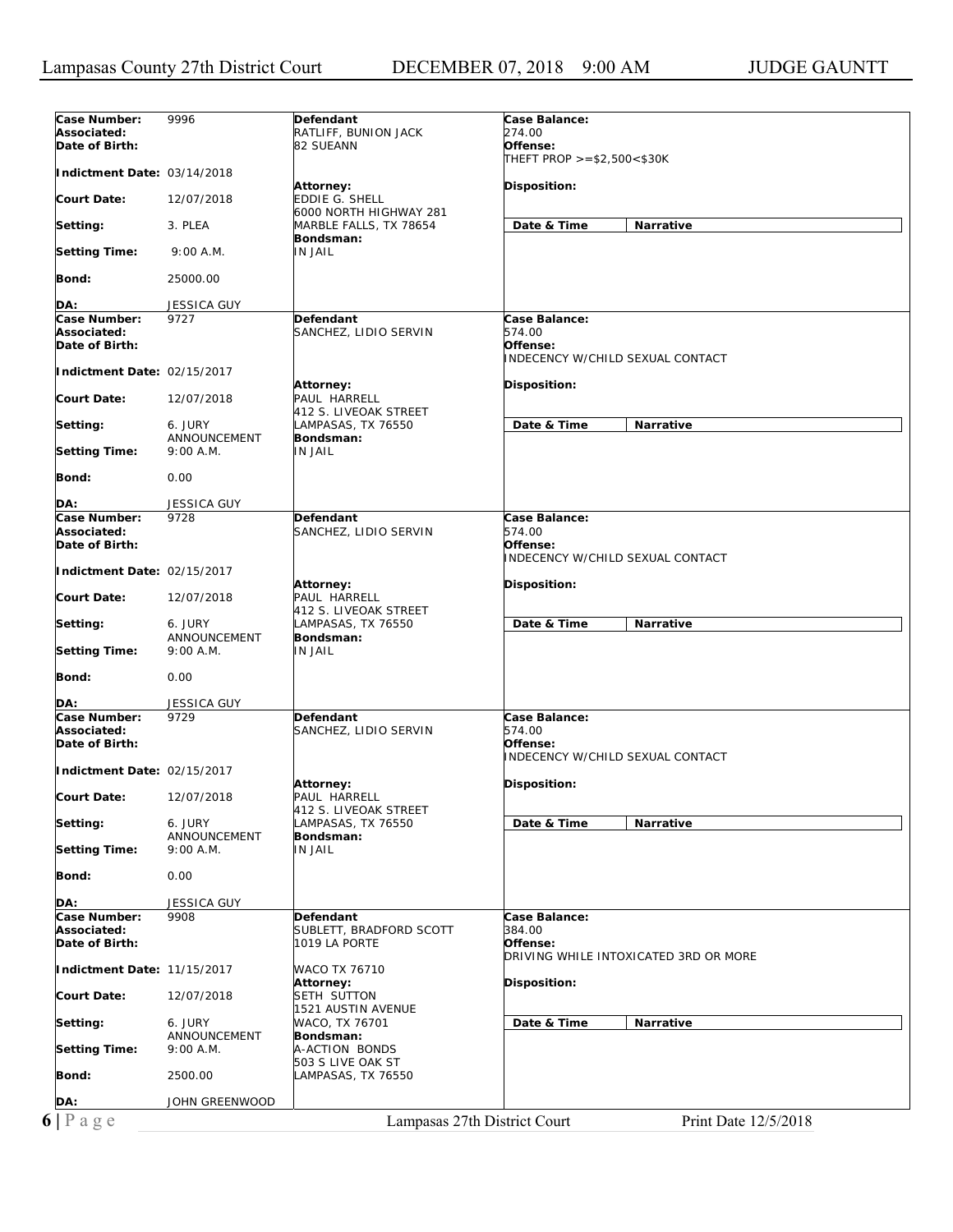| Case Number:                | 10047              | Defendant                                    | Case Balance:                                |
|-----------------------------|--------------------|----------------------------------------------|----------------------------------------------|
| Associated:                 |                    | PICKARD, JACQUELINE JO                       | 284.00                                       |
| Date of Birth:              |                    | 127 MULLIGAN                                 | Offense:                                     |
|                             |                    |                                              | PROH SUBSTANCE/ITEM IN CORRECTIONAL FACILITY |
| Indictment Date: 06/13/2018 |                    | ALTO NM 88312                                |                                              |
|                             |                    | Attorney:                                    | <b>Disposition:</b>                          |
| <b>Court Date:</b>          | 12/07/2018         | EDDIE G. SHELL                               |                                              |
|                             |                    | 6000 NORTH HIGHWAY 281                       |                                              |
| Setting:                    | 6. JURY            | MARBLE FALLS, TX 78654                       | Date & Time<br>Narrative                     |
|                             | ANNOUNCEMENT       | Bondsman:                                    |                                              |
| <b>Setting Time:</b>        | 9:00 A.M.          | A-ACTION BONDS                               |                                              |
|                             |                    | 503 S LIVE OAK ST                            |                                              |
| Bond:                       | 3000.00            | LAMPASAS, TX 76550                           |                                              |
|                             |                    |                                              |                                              |
| DA:                         | JOHN GREENWOOD     |                                              |                                              |
| Case Number:                | 10045              | Defendant                                    | Case Balance:                                |
| Associated:                 |                    | DIEDERICH, JOSHUA RYAN                       | 224.00                                       |
| Date of Birth:              |                    | 884 CO RD 3071                               | Offense:                                     |
|                             |                    |                                              | CONTINUOUS VIOLENCE AGAINST THE FAMILY       |
| Indictment Date: 06/13/2018 |                    | LAMPASAS TX 76550                            |                                              |
|                             |                    | Attorney:                                    | <b>Disposition:</b>                          |
| <b>Court Date:</b>          | 12/07/2018         | EDDIE G. SHELL                               |                                              |
|                             |                    | 6000 NORTH HIGHWAY 281                       |                                              |
| Setting:                    | 6. JURY            | MARBLE FALLS, TX 78654                       | <b>Narrative</b><br>Date & Time              |
|                             | ANNOUNCEMENT       | Bondsman:                                    |                                              |
| <b>Setting Time:</b>        | 9:00 A.M.          | PR BOND                                      |                                              |
|                             |                    |                                              |                                              |
| <b>Bond:</b>                | 0.00               |                                              |                                              |
|                             |                    |                                              |                                              |
| DA:                         | <b>JESSICA GUY</b> |                                              |                                              |
| Case Number:                | 9498               | Defendant                                    | Case Balance:                                |
| Associated:                 |                    |                                              | 274.00                                       |
|                             |                    | STOUDER, JOHN DAVID<br>4674 EAST ROCKET ROAD | Offense:                                     |
| Date of Birth:              |                    |                                              | THEFT CATTLE/HORSE/EXOTIC LIVESTOCK <\$150K  |
|                             |                    |                                              |                                              |
| Indictment Date: 02/17/2016 |                    | WACO TX 76708                                |                                              |
|                             |                    | Attorney:                                    | <b>Disposition:</b>                          |
| Court Date:                 | 12/07/2018         | EDDIE G. SHELL                               |                                              |
|                             |                    | 6000 NORTH HIGHWAY 281                       |                                              |
| Setting:                    | ADJUDICATION       | MARBLE FALLS, TX 78654                       | Date & Time<br><b>Narrative</b>              |
|                             | ANNOUNCEMENT       | Bondsman:                                    |                                              |
| <b>Setting Time:</b>        | 9:00 A.M.          | A-ACTION BONDS                               |                                              |
|                             |                    | 503 S LIVE OAK ST                            |                                              |
| Bond:                       | 5000.00            | LAMPASAS, TX 76550                           |                                              |
|                             |                    |                                              |                                              |
| DA:                         | JESSICA GUY        |                                              |                                              |
| Case Number:                | 9561               | Defendant                                    | Case Balance:                                |
| Associated:                 |                    | RHEA, MELINDA CAROLINE                       | 439.00                                       |
| Date of Birth:              |                    | 1301 S LIVEOAK STREET                        | Offense:                                     |
|                             |                    |                                              | POSS CS PG $2 > = 16 < 4G$                   |
| Indictment Date: 05/11/2016 |                    | SAN SABA TX 76877                            |                                              |
|                             |                    | Attorney:                                    | Disposition:                                 |
| Court Date:                 | 12/07/2018         | RICHARD HAMMETT                              |                                              |
|                             |                    | PO BOX 1787                                  |                                              |
| Setting:                    | ADJUDICATION       | LAMPASAS, TX 76550                           | Date & Time<br>Narrative                     |
|                             | <b>HEARING</b>     | Bondsman:                                    |                                              |
| <b>Setting Time:</b>        | 9:00 A.M.          | A-ACTION BONDS                               |                                              |
|                             |                    | 503 S LIVE OAK ST                            |                                              |
| <b>Bond:</b>                | 5000.00            | LAMPASAS, TX 76550                           |                                              |
|                             |                    |                                              |                                              |
| DA:                         | <b>JESSICA GUY</b> |                                              |                                              |
| Case Number:                | 9915               | Defendant                                    | Case Balance:                                |
| Associated:                 | 9913               | ODOM, CINDI DIANN                            | 284.00                                       |
| Date of Birth:              |                    | 100 W. ELM / PO BOX 74                       | Offense:                                     |
|                             |                    |                                              | POSS CS PG 1 <1G                             |
| Indictment Date: 11/15/2017 |                    | LOMETA TX 76853                              |                                              |
|                             |                    | Attorney:                                    | <b>Disposition:</b>                          |
| Court Date:                 | 12/07/2018         | MATT GROVE                                   |                                              |
|                             |                    | 900 E PECAN STREET STE 300-181               |                                              |
| Setting:                    | ADJUDICATION       | PFLUGERVILLE, TX 78660                       | Date & Time<br>Narrative                     |
|                             | <b>HEARING</b>     | Bondsman:                                    |                                              |
| <b>Setting Time:</b>        | 9:00 A.M.          | <b>JIM TIMMONS</b>                           |                                              |
|                             |                    | 1508 W. COMMERCE                             |                                              |
| Bond:                       | 50000.00           | SAN SABA, TX 76877                           |                                              |
|                             |                    |                                              |                                              |
| DA:                         | <b>JESSICA GUY</b> |                                              |                                              |
|                             |                    |                                              |                                              |
|                             |                    |                                              |                                              |
| $7$   Page                  |                    | Lampasas 27th District Court                 | Print Date 12/5/2018                         |